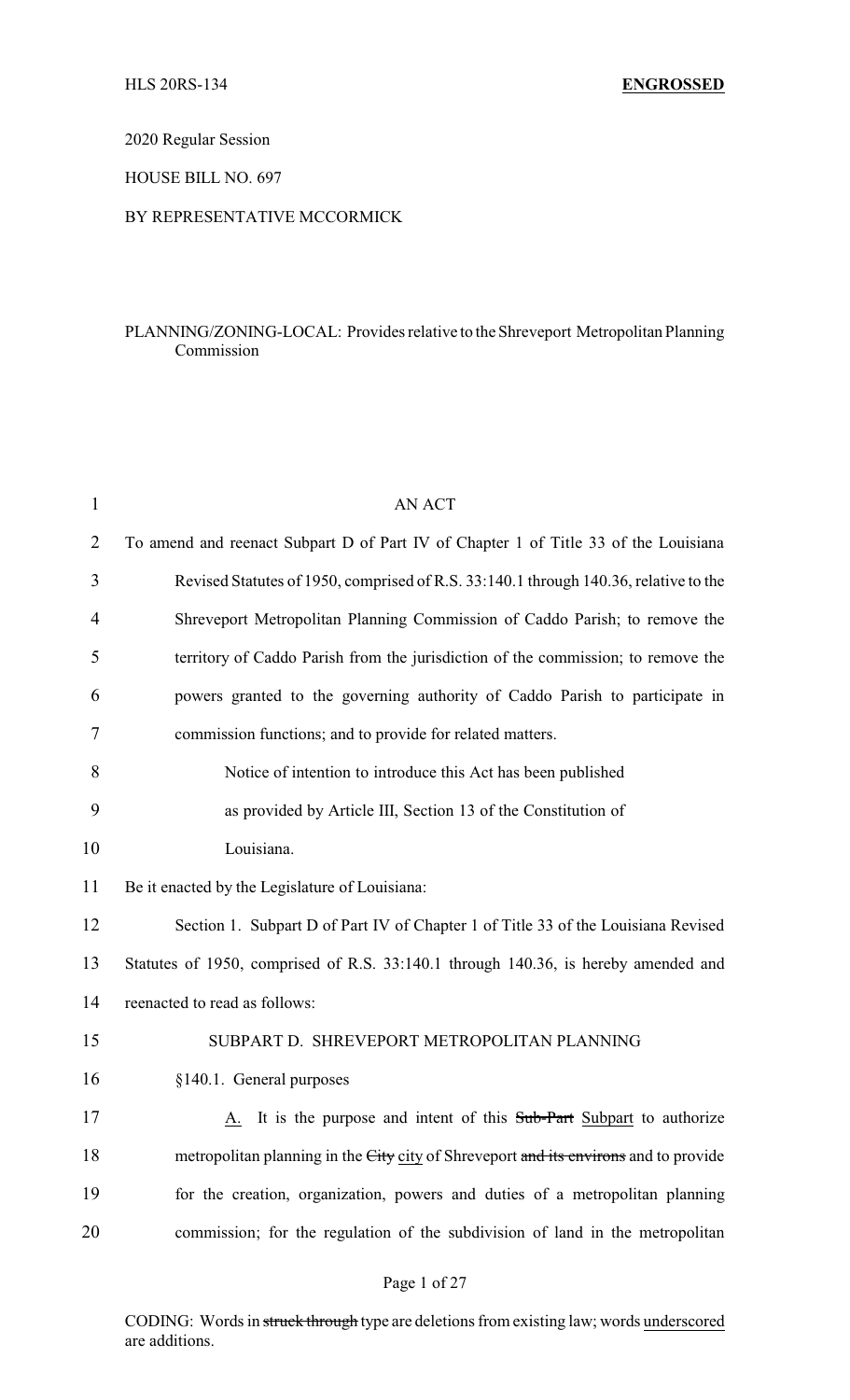1 planning area, as defined herein in this Subpart; for the making and adoption of an official map or maps to preserve the integrity of the major street plan and other plans by the regulation of buildings in mapped streets; for the making and adoption of a zoning plan and zoning ordinance or ordinances; for the adoption of ordinances prescribing minimum construction, health, and sanitation standards to prevent the spread of slums and to encourage and assist public and private agencies, corporations, and individuals in the rehabilitation and redevelopment of blighted areas; and for the adoption of other plans, ordinances, and measures to effectuate the 9 purposes of this Sub-Part Subpart.

10 B. It is the intent of this Sub-Part Subpart to provide for the planning and the 11 effectuation of plans for the orderly physical development of the metropolitan 12 planning area as a whole. To this end provision is made for unified planning of the 13 area within the City of Shreveport and environs; and, further, provision is made for 14 joint or correlated action by the City Council of the City of Shreveport and the Police 15 *Jury of Caddo Parish in the adoption of ordinances or other measures to effectuate* 16 such unified plans.

17 §140.2. Separate actions by city and parish

18 A. Where joint or correlated legislative action is required, as above provided, 19 it is contemplated in this Sub-Part that such joint or correlated legislative action will 20 be taken within a reasonable time after the submission of such ordinances or other 21 measures to the City Council or the Police Jury by the planning commission.

22 B. In the event such legislative action is not taken by either the City Council 23 or the Police Jury, nothing in this Sub-Part shall be construed to prohibit, prevent, 24 or impair the other from taking such action unilaterally with respect to the territory 25 within its lawful jurisdiction; provided, that in such case either the City Council or 26 Police Jury, as the case may be, that has failed to take such legislative action shall 27 forfeit to the other all rights and privileges with respect to joint action, such as 28 appointment of members of the board of appeals, and such rights and privileges shall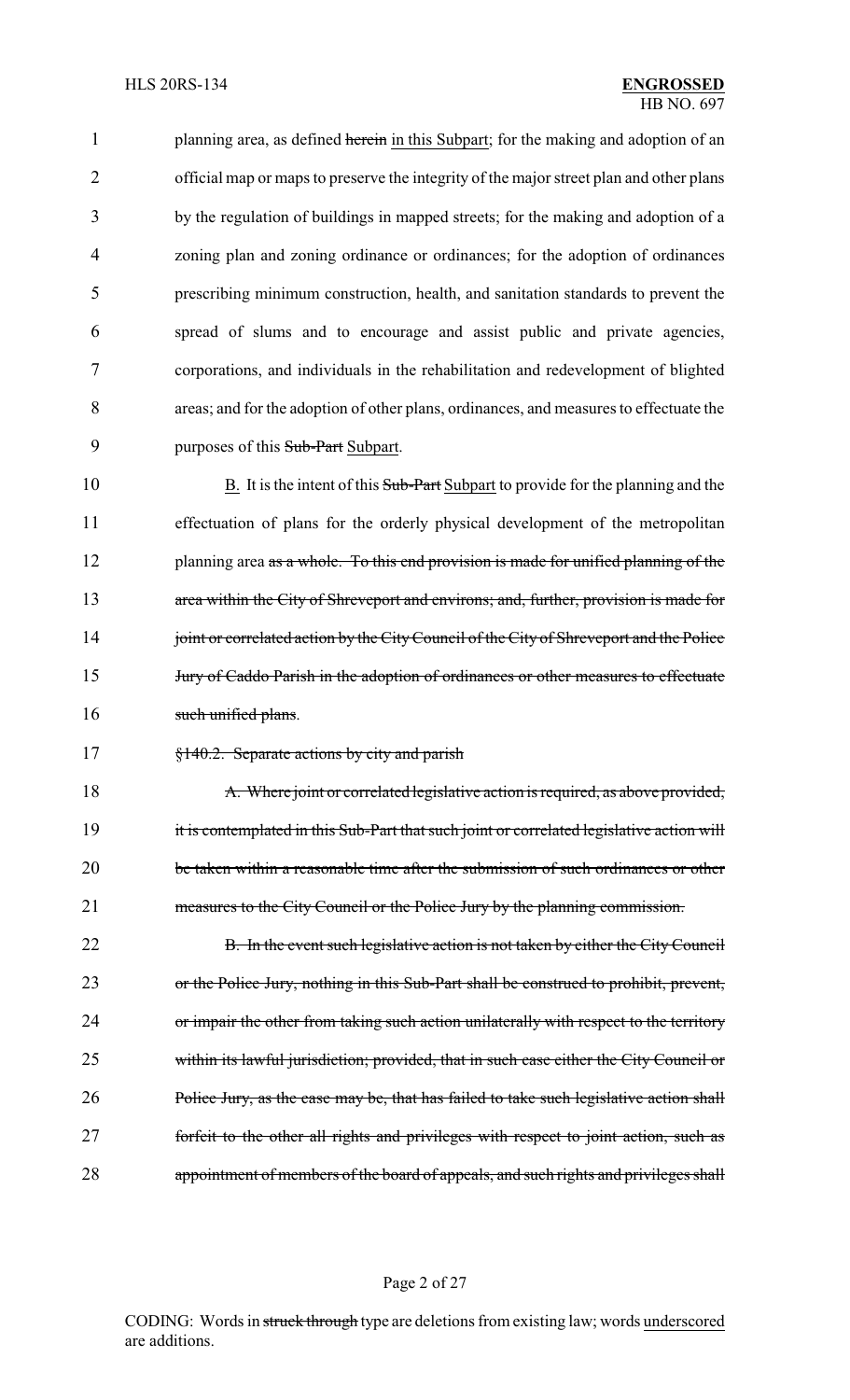1 **remain forfeited until such time as the joint or correlated action contemplated is** 

2 taken.

 $\frac{$140.3}{140.3}$  \\$140.2. Conflict with other laws

4 A. Where If other laws relating to the physical planning, zoning, airport 5 zoning, effectuation of plans, platting, and other purposes of this Sub-Part Subpart 6 are in conflict with the provisions of this Sub-Part Subpart, the provisions of this 7 Sub-Part Subpart shall prevail; provided, however, that where such other laws or 8 provisions thereof provide for other and additional duties, powers, authority, and 9 responsibility, such other laws shall be applicable insofar as they are not in conflict 10 with the provisions of this Sub-Part Subpart.

11 B. It is distinctly recognized, however, that should either party hereto fail to 12 take advantage of or to use the instant legislation, this Sub-Part will in no way If the 13 city council fails to make use of the provisions of this Subpart, the provisions of this 14 Subpart shall not be construed to displace, amend, supersede or affect existing 15 planning or zoning laws or statutes of the State state of Louisiana or of either 16 jurisdiction herein which are now in effect the municipality.

17 §140.4. Delegation of authority

18 A. Where, for reasons of convenience, economy, or effectiveness in the 19 administration of plans, ordinances, or other measures, such as zoning, it is desired 20 that the City Council or Police Jury or department, bureau, or agent of either 21 undertake the administration of such plans, ordinances, or other measures with 22 respect to the territory of the other, the City Council and Police Jury are hereby 23 authorized and empowered to enter into such arrangement as may be mutually agreed 24 upon for such administration and to provide compensation therefor to the governing 25 body or department, bureau, or agent thereof, commensurate with the value and 26 extent of the administration and work involved.

27 B. Nothing in this section shall be construed as authorizing the delegation 28 by the City Council or the Police Jury to the other or to any department, bureau, or 29 agent thereof, of the legislative authority vested by law in such governing body.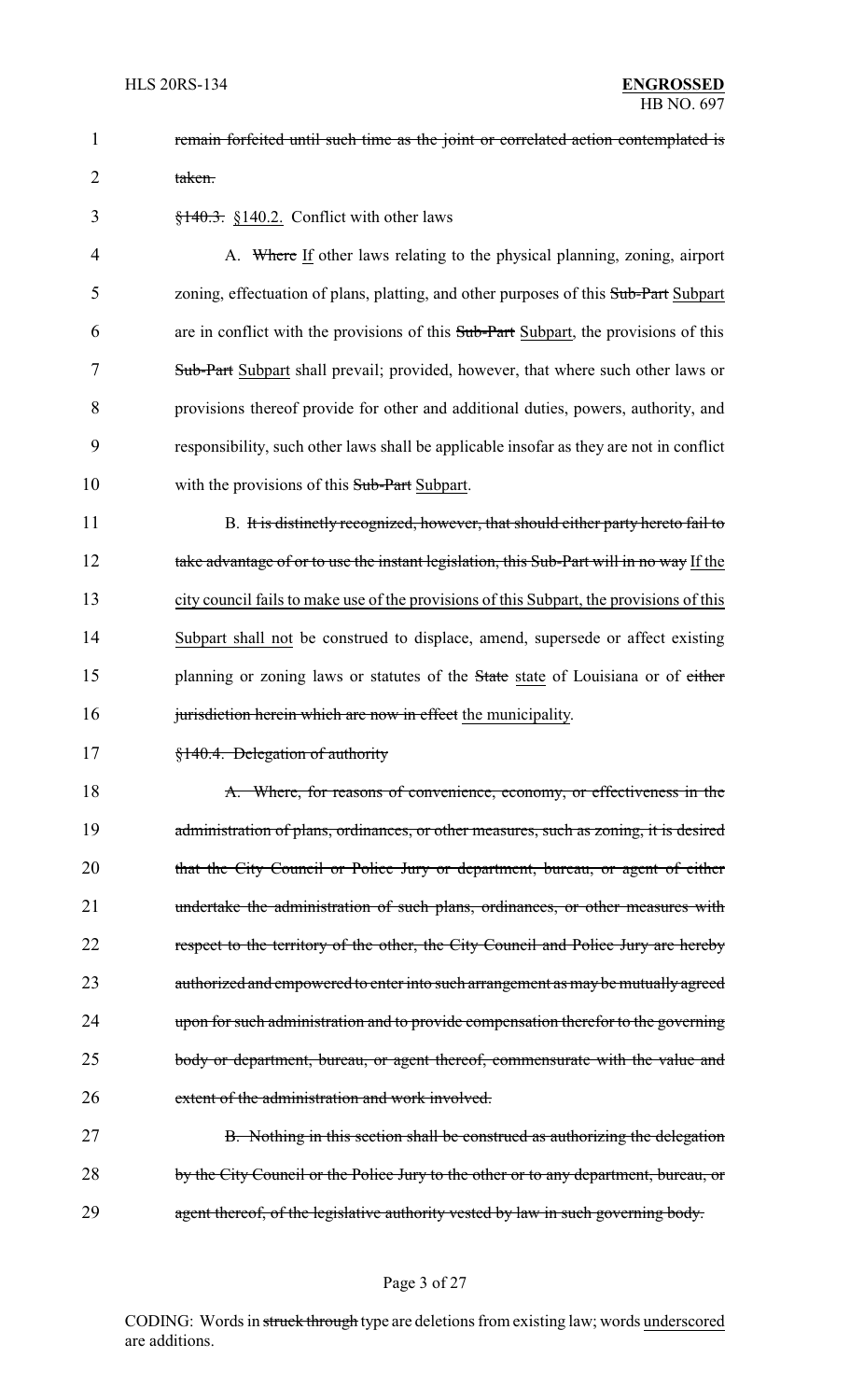| 1              | $\frac{$140.5}{\\8140.3}$ . Definitions                                                 |
|----------------|-----------------------------------------------------------------------------------------|
| $\overline{2}$ | For the purposes of this Subpart, certain words and phrases used herein are             |
| 3              | defined as follows:                                                                     |
| 4              | (1) Municipal and municipality relate to the City of Shreveport, and where              |
| 5              | appropriate to the context, to that area lying within the corporate limits of such city |
| 6              | as such corporate limits exist or may exist in the future.                              |
| 7              | $(2)$ City Council relates to the chief legislative body of the City of                 |
| 8              | Shreveport.                                                                             |
| 9              | (3) Parish relates to Caddo Parish as such parish exists today or may exist             |
| 10             | in the future.                                                                          |
| 11             | (4) Police Jury relates to the chief legislative body of Caddo Parish.                  |
| 12             | (5) Planning Commission or commission means the Shreveport Metropolitan                 |
| 13             | Planning Commission of Caddo Parish as provided for in R.S. 33:140.6.                   |
| 14             | (6) Metropolitan planning area means the City of Shreveport and any areas               |
| 15             | outside of its boundaries which, in the commission's judgment, bear relation to the     |
| 16             | planning of the municipality; provided, however, that such metropolitan planning        |
| 17             | area shall not extend more than five $(5)$ miles beyond the City of Shreveport as such  |
| 18             | City exists or may exist in the future.                                                 |
| 19             | (7) Street or streets means, relates to, and includes streets, avenues,                 |
| 20             | boulevards, roads, lanes, alleys and other ways.                                        |
| 21             | (8) Subdivision means the division of a lot, a tract, or parcel of land or a            |
| 22             | portion thereof, into two or more lots, sites, or other divisions, any one or more of   |
| 23             | which is to be platted as a lot of record for the purpose, whether immediate or future, |
| 24             | of sale or building development, and also means resubdivision, or the consolidation     |
| 25             | of lots or tracts or portions thereof into single lots, and, when appropriate to the    |
| 26             | context, relates to the process of subdividing, as to the land or area subdivided.      |
| 27             | (1) "City Council" means the governing authority of the city of Shreveport.             |
| 28             | (2) "Commission" means the Shreveport Metropolitan Planning Commission                  |
| 29             | of Caddo Parish as provided for in R.S. 33:140.4.                                       |

# Page 4 of 27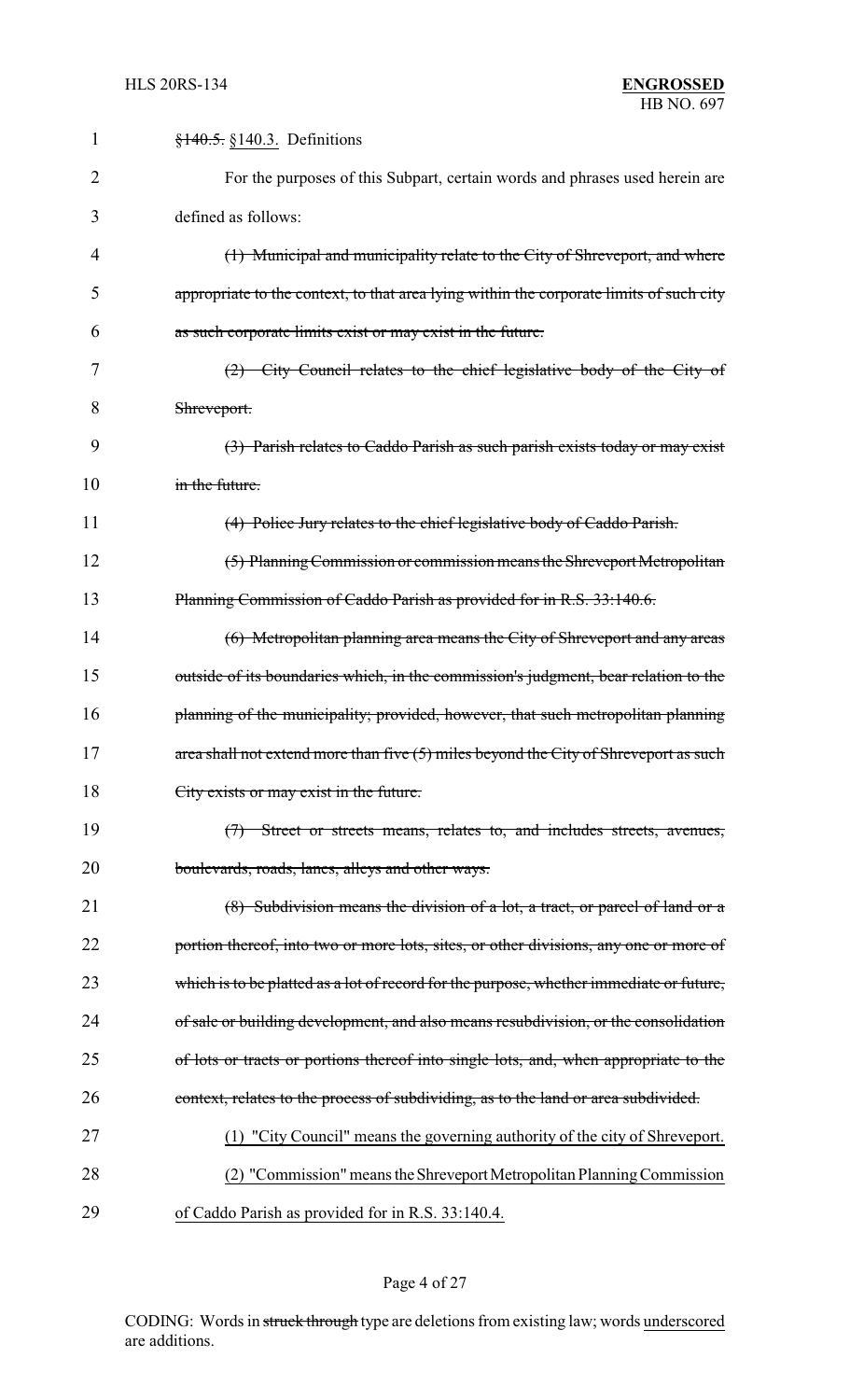| $\mathbf{1}$   | "Metropolitan planning area" means the territory included within the<br>(3)                |
|----------------|--------------------------------------------------------------------------------------------|
| $\overline{2}$ | boundaries of the city of Shreveport.                                                      |
| 3              | (4) "Municipal" and "municipality" means the city of Shreveport.                           |
| $\overline{4}$ | "Street" or "streets" mean public thoroughfares, avenues, boulevards,<br>(5)               |
| 5              | roads, lanes, alleys, and other ways.                                                      |
| 6              | "Subdivision" means the division of a lot, a tract, or parcel of land or a<br>(6)          |
| $\overline{7}$ | portion thereof, into two or more lots, sites, or other divisions, any one or more of      |
| 8              | which is to be platted as a lot of record for the purpose, whether immediate or future,    |
| 9              | of sale or building development, and also means resubdivision, or the consolidation        |
| 10             | of lots or tracts or portions thereof into single lots, and, when appropriate to the       |
| 11             | context, relates to the process of subdividing, as to the land or area subdivided.         |
| 12             | $\frac{140.6}{140.6}$ , §140.4. Metropolitan planning commission; creation and appointment |
| 13             | A. The City Council of the City of Shreveport and the Police Jury of Caddo                 |
| 14             | Parish city council may create a commission, to be known as the Shreveport                 |
| 15             | Metropolitan Planning Commission of Caddo Parish. The Commission commission                |
| 16             | shall consist of nine members who shall be residents and qualified voters of Caddo         |
| 17             | Parish, four (4) members appointed by the City Council of the City of Shreveport,          |
| 18             | four (4) members appointed by the Police Jury of Caddo Parish, and one member              |
| 19             | elected by joint action of the City Council of the City of Shreveport and the Police       |
| 20             | Jury of Caddo Parish. The term of each member shall be six years, except that of the       |
| 21             | members first appointed, the terms of the four (4) members appointed by the City           |
| 22             | Council and the terms of the four (4) members appointed by the Police Jury shall be        |
| 23             | two, four, five, and six years respectively, and the term of the member elected by         |
| 24             | joint action of the City Council and the Police Jury shall be three years. Any vacancy     |
| 25             | shall be filled for the unexpired term by the appointive authority, which shall have       |
| 26             | also the authority to remove any member for cause stated in writing and after public       |
| 27             | hearing; provided, however, that the filling of an unexpired term of the removal of        |
| 28             | any member elected by the City Council and the Police Jury shall be done only by           |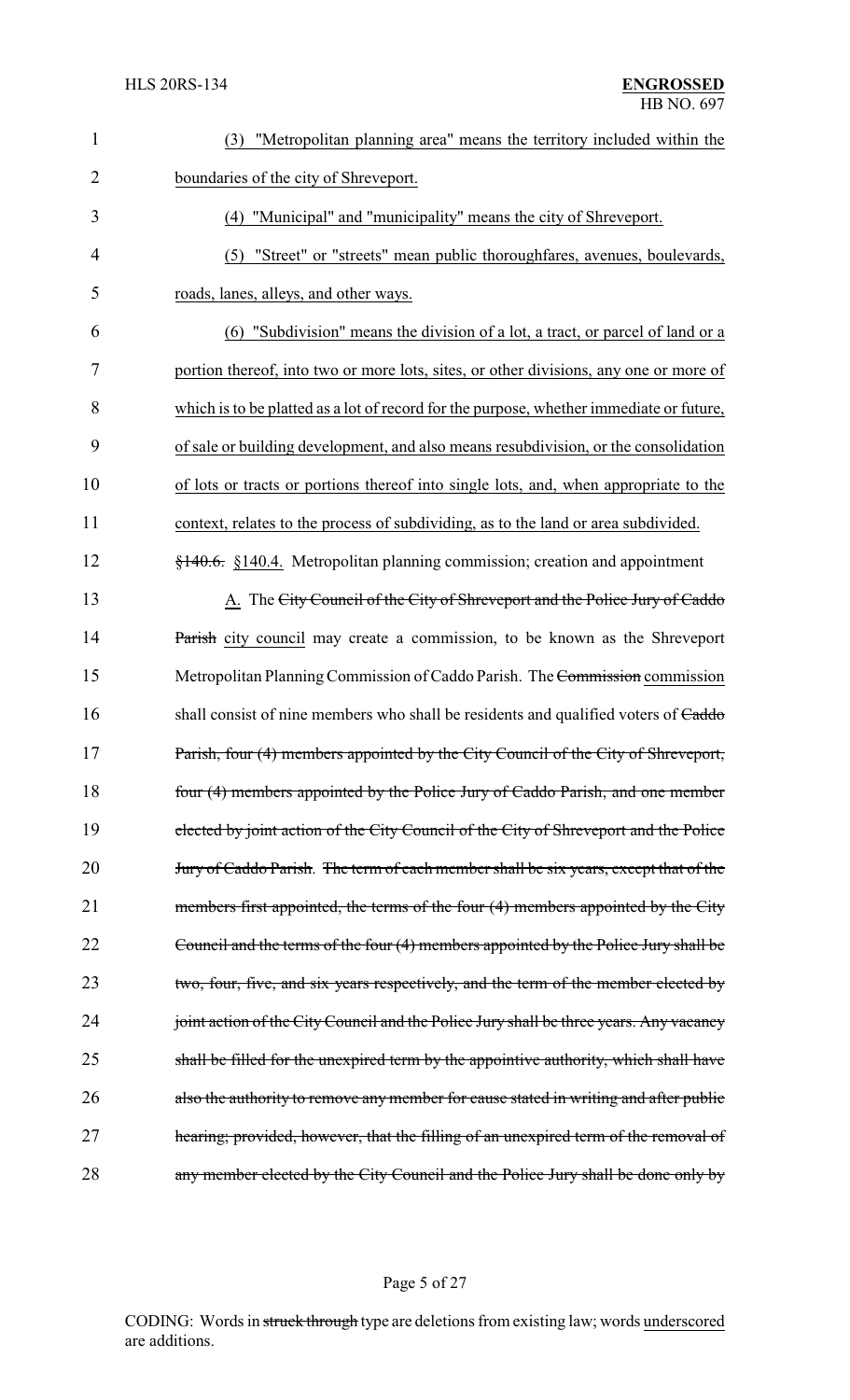| $\mathbf{1}$   | the City Council and the Police Jury. All members shall serve without compensation    |
|----------------|---------------------------------------------------------------------------------------|
| $\overline{2}$ | the municipality.                                                                     |
| 3              | B. Members shall serve six-year terms after initial terms as provided in this         |
| 4              | Subsection. One member shall serve an initial term of one year; one shall serve two   |
| 5              | years; one shall serve three years; two shall serve four years; two shall serve five  |
| 6              | years; and two shall serve six years, as determined by lot at the first meeting.      |
| 7              | C. Members shall serve without compensation.                                          |
| 8              | D. Vacancies for any reason shall be filled for the remainder of the                  |
| 9              | unexpired term in the manner of the original appointment.                             |
| 10             | E. A member may be removed for cause stated in writing and after a public             |
| 11             | hearing.                                                                              |
| 12             | $\frac{1}{2}$ +40.7. §140.5. Organization, rules, staff                               |
| 13             | A. The commission shall elect its chairman from among its members. The                |
| 14             | term of the chairman shall be one year with eligibility for reelection.<br>The        |
| 15             | commission shall adopt rules for the transaction of business and shall keep a record  |
| 16             | of its resolutions, transactions, findings, and determinations, and the recorded vote |
| 17             | of each member to be included, and each record shall be a public record.              |
| 18             | B. The commission may appoint such employees and staff as it deems                    |
| 19             | necessary for its work, and where, for convenience, economy, or effectiveness in the  |
| 20             | administration of plans, ordinances, or other measures, such as zoning, the           |
| 21             | commission desires to delegate certain authority to its employees and staff to act in |
| 22             | its behalf, it may do so when such authority is specified in the plan, ordinance or   |
| 23             | other measure.                                                                        |
| 24             | C. The commission may contract with city planners and other consultants for           |
| 25             | such services as it may require.                                                      |
| 26             | $\frac{$140.8}{9140.6}$ . Budget                                                      |
| 27             | The commission shall prepare an annual budget of its operating expenses, the          |
| 28             | total amount of which, exclusive of gifts, shall be within the total amounts          |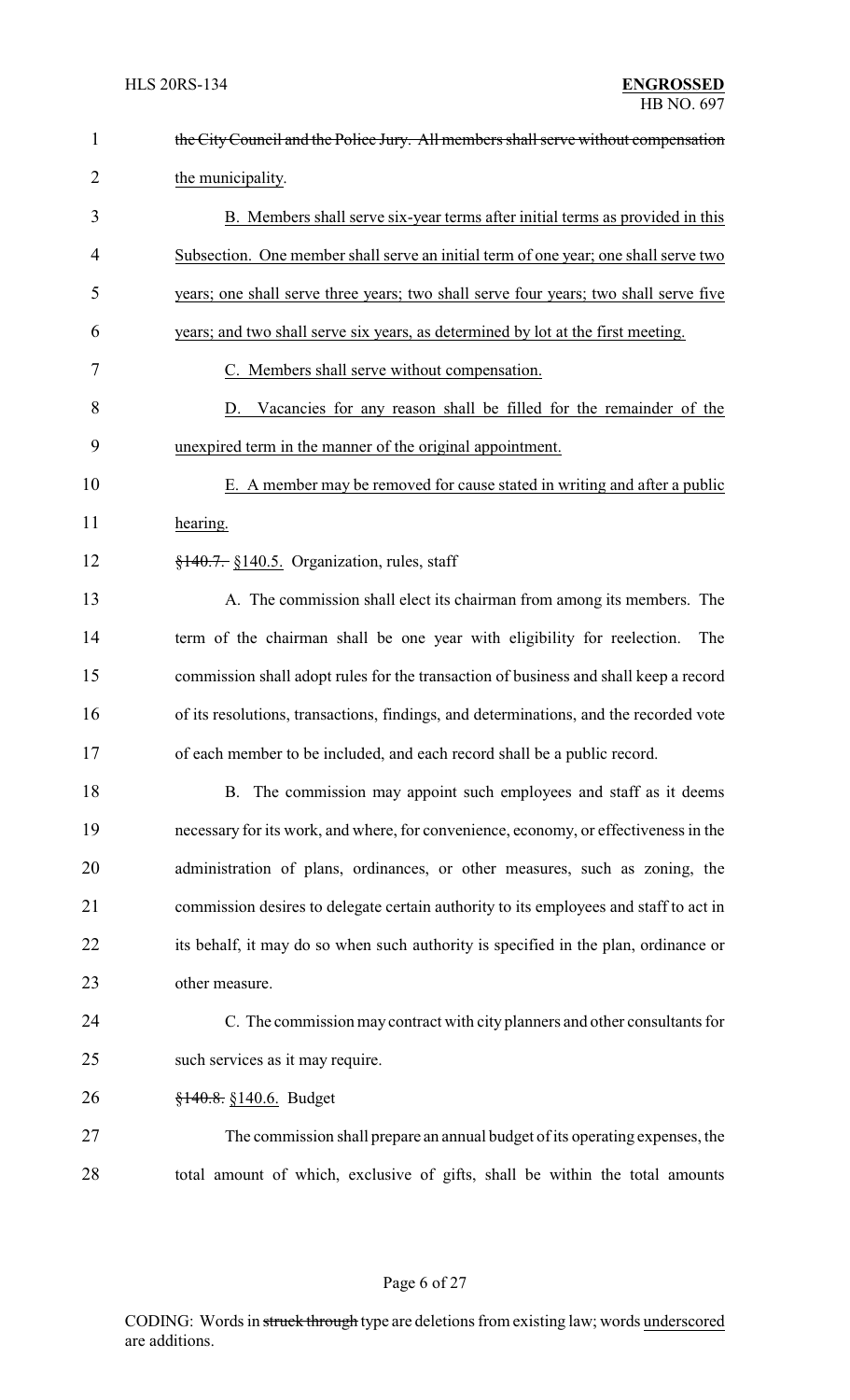1 appropriated for the purpose by the City Council and the Police Jury city council. 2 The City of Shreveport municipality shall act as fiscal agent for the commission.  $\frac{$140.9}{140.7}$ . S<sub>140.7</sub>. Area of jurisdiction

4 The area of jurisdiction of the commission shall be the metropolitan planning 5 area as defined herein in this Subpart. In its planning, the commission may take into 6 consideration and may make plans for such other area as, in its judgment bears 7 relation to the metropolitan planning area, but the plans for such other area shall not 8 in themselves or by reason of this Sub-part Subpart have any legal or official status. 9 <del>§140.10.</del> §140.8. Master plan

10 A. It shall be the function and duty of the commission to make and 11 recommend to the City Council and the Police Jury city council a master plan for the 12 physical development of the municipality, including any areas outside of its 13 boundaries which, in the commission's judgment, bear relation to the planning of the 14 municipality.

 B. The master plan, consisting of maps, plats, charts, and descriptive and explanatorymatter, shall show the commission's recommendations for such physical development, and may include, among other things, the general location, character and extent of streets, bridges, viaducts, parks, parkways, waterway and waterfront developments, playgrounds, airports, and other public ways, grounds, places and spaces; the general location of public buildings, schools and school sites, and other public property; the general location and extent of public utilities and terminals, whether publicly or privately owned, for water, power, heat, light, sanitation, transportation, communication, and other purposes; the acceptance, widening, removal, extensions, re-location, narrowing, vacation, abandonment, or change of use of any of the foregoing public ways, grounds, places, spaces, buildings, properties, utilities, or terminals; a zoning plan for the regulation of the height, area, bulk, location, and use of private and public structures and premises, and of population density; the general location, character, layout, the extent of the neighborhood units and communities or groups of neighborhood units, of

## Page 7 of 27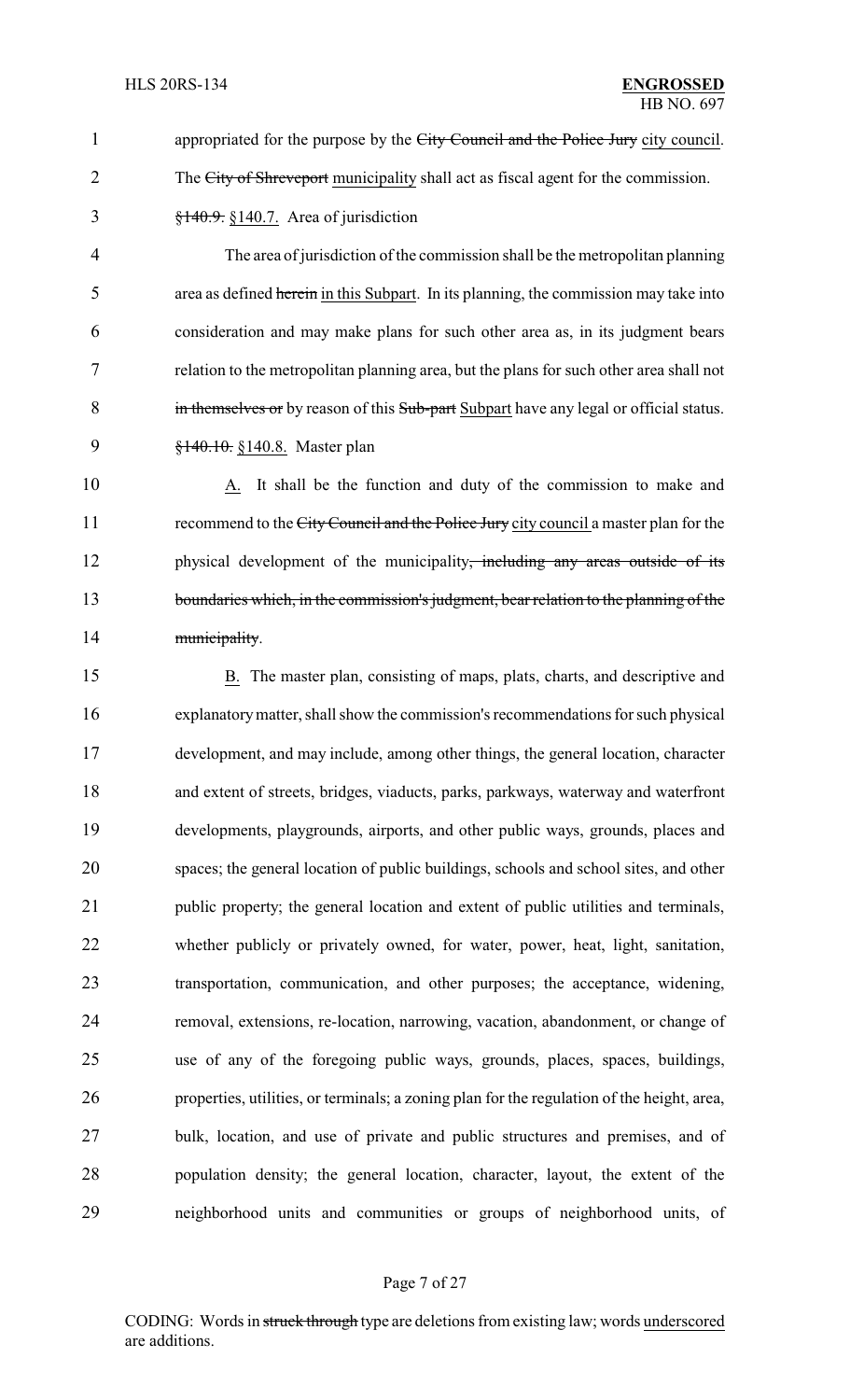neighborhood and community centers; and of the general character, extent, and layout of the replanning of blighted districts and slum areas.

 C. The commission may from time to time recommend amendments to extend or add to the plan.

§140.11. §140.9. General purpose of the plan

 In the preparation of the master plan, the commission shall make careful and comprehensive surveys and studies of the existing conditions and probable future growth of the City of Shreveport and its environs municipality. The plan shall be made with the general purpose of guiding and accomplishing a coordinated, adjusted, and harmonious development of the metropolitan planning area which will, in accordance with existing and future needs, best promote public health, safety, morals, order, convenience, prosperity, or the general welfare, as well as efficiency and economy in the process of development.

**§140.12.** §140.10. Adoption of master plan

 The commission may recommend the adoption of the master plan as a whole, or, as the work of making the whole master plan progresses, may from time to time recommend a part or parts thereof, any such part to correspond generally with one or more of the functional subdivisions of the subject matter of the plan. The adoption of the plan or any part, amendment, or addition, shall be by resolution 20 carried by the affirmative votes of a majority of the City Council, in the case of its applicability to the City of Shreveport, or by the Police Jury, in the case of its 22 applicability to areas outside of the City of Shreveport city council. The resolution shall refer expressly to the maps, descriptive matter, and other matters intended by the commission to form the whole or part of the plan, and the action taken shall be recorded on the adopted plan or part thereof by the identifying signature of the 26 secretary of the City Council or the Police Jury city council, and a copy of the plan 27 or part thereof shall be certified to each of the following: The City Council of the City of Shreveport, the Police Jury of Caddo Parish, the Caddo Parish School Board, 29 the Board of Commissioners of the Caddo Levee District, and the Clerk of Court and

#### Page 8 of 27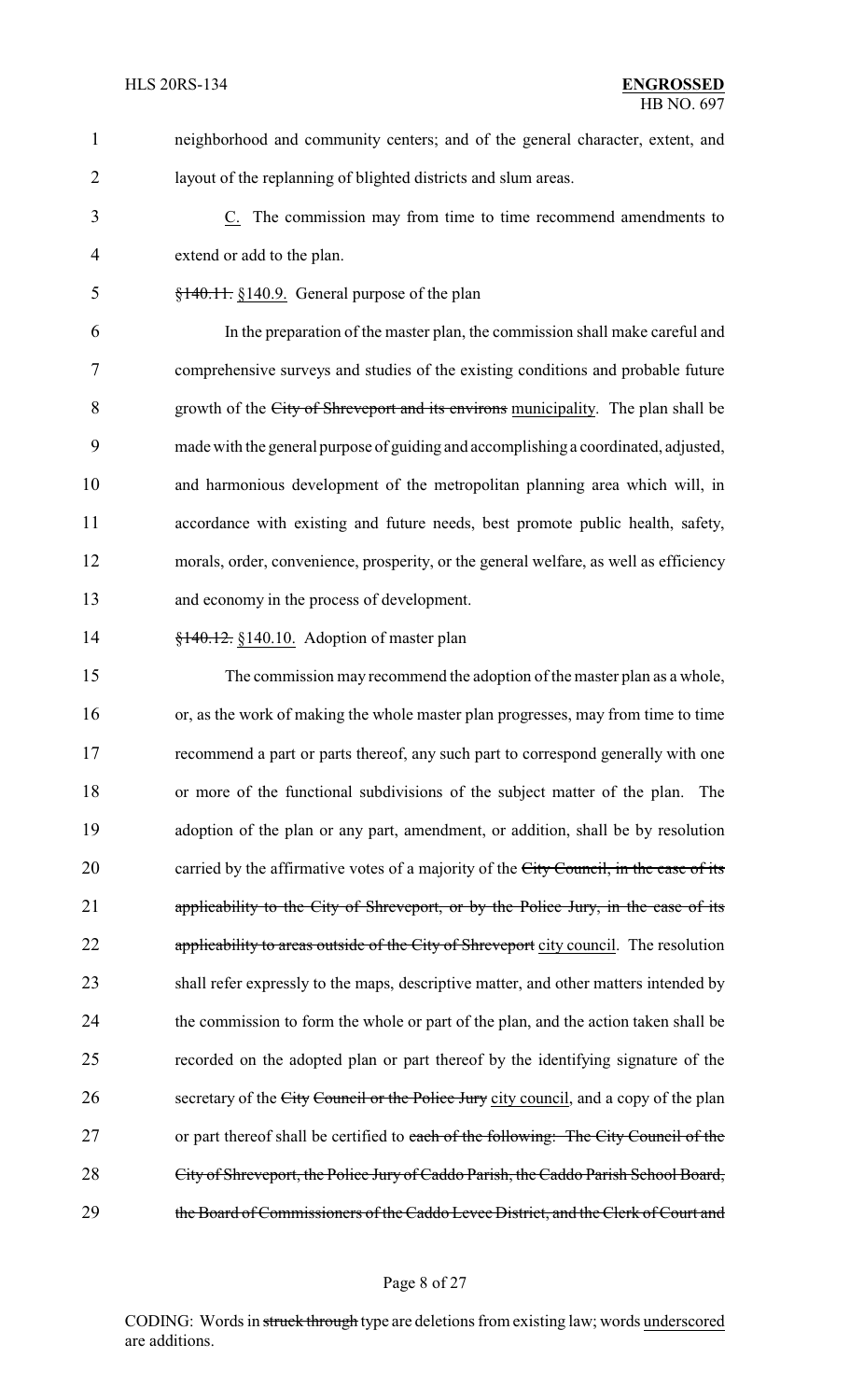1 Recorder of Caddo Parish the city council and the clerk of court of Caddo Parish, who shall record such plan or part thereof on the conveyance records of Caddo Parish. The plan or part thereof shall take effect after the date it shall have been 4 adopted by the City Council, in the case of its applicability to the City of Shreveport, or by the Police Jury, in the case of its applicability to areas outside the City of Shreveport city council.

#### 7 §140.13. §140.11. Miscellaneous powers of the commission

 The commission maymake reports and recommendations relating to the plan and development of the area within its jurisdiction to public officials and agencies, public utilitycompanies, civic, educational, professional and other organizations and 11 citizens. It may recommend to the executive or legislative officials of the City of 12 Shreveport and Caddo Parish municipality, and to other public or semi-public boards, commissions, agencies, or other bodies, programs for public improvements and the financing thereof. All public officials shall, upon request, make available to the commission, within a reasonable time, such available information as it may require for its work. The commission, its members and employees, in the performance of its functions, may enter upon any land, make examinations and surveys, and place and maintain necessary monuments and marks thereon. In general, the commission shall have such additional powers as granted by ordinances 20 adopted by the City Council or the Police Jury as the case may be city council.

21 **§140.14.** §140.12. Legal status of plan

22 A. After adoption of the master plan or any part thereof, then and thenceforth 23 no street, park, or any public way, ground, place, or space, no public building or 24 structure, school or school site, or no public utility, whether publicly or privately 25 owned, shall be constructed or authorized in the area of the adopted plan until and 26 unless the location and extent thereof shall have been submitted to and approved by 27 the planning commission; provided that in the case of disapproval, the commission 28 shall communicate its reasons to the City Council or Police Jury, as appropriate city 29 council, and the City Council or Police Jury city council, by a vote of not less than

## Page 9 of 27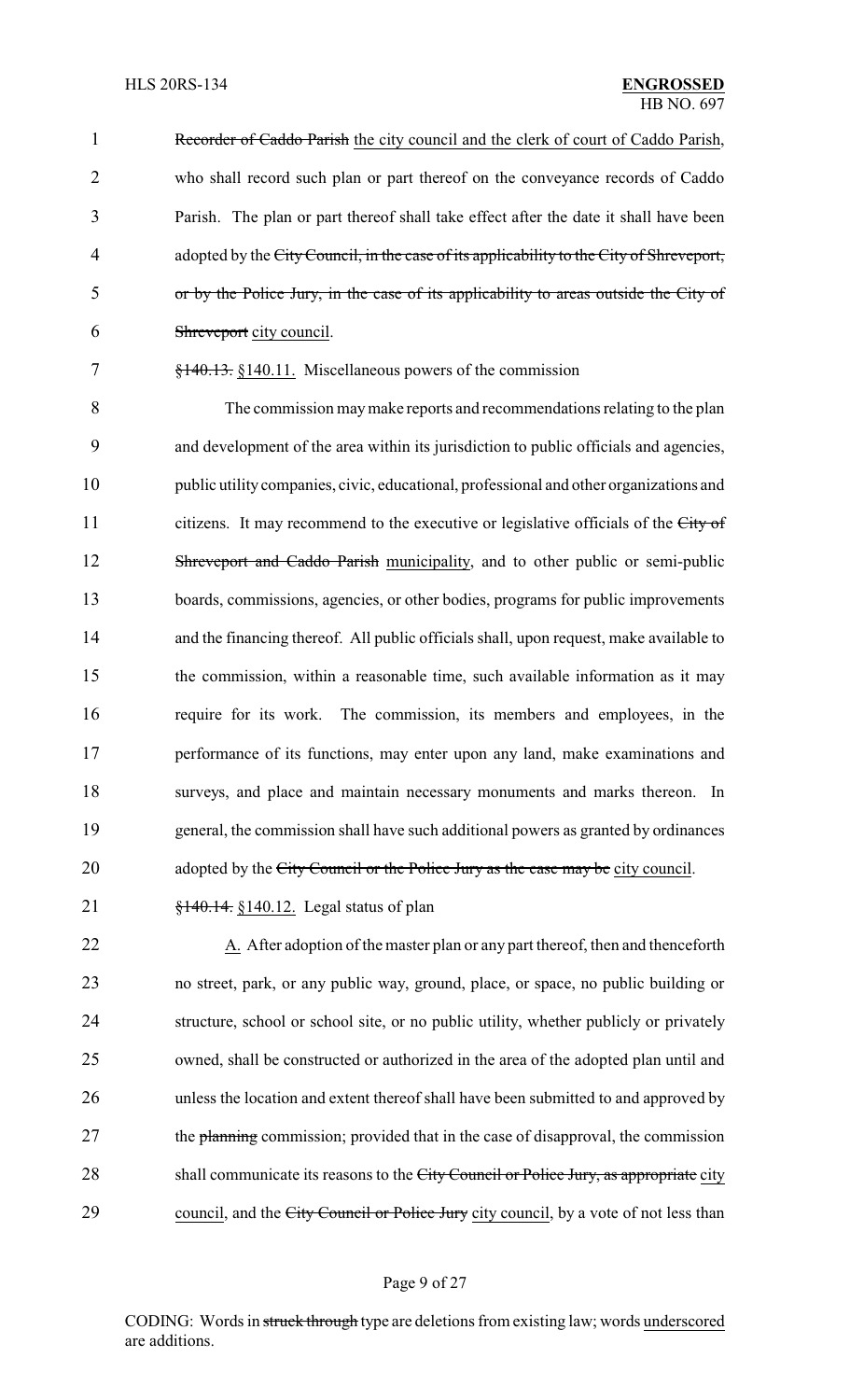1 two-thirds of its entire membership shall have the power to overrule such disapproval 2 and, upon such overruling, the City Council, Police Jury city council, or the 3 appropriate board or officer shall have the power to proceed; provided, however, that 4 if the public way, ground, place, space, building, structure, school or school site, or 5 utility be one the authorization or financing of which does not, under the law or 6 charter provisions governing the same, fall within the province of the City Council 7 or Police Jury city council or other body or official of the City of Shreveport or of 8 Caddo Parish municipality, then the submission to the planning commission shall be 9 by the board or official having such jurisdiction, and the planning commission's 10 disapproval may be overruled by such board by a vote of not less than two-thirds of 11 its entire membership or by said the official.

12 B. The acceptance, widening, removal, extension, relocation, narrowing, 13 vacation, abandonment, change of use, acquisition of land for, or sale or lease of any 14 street or other public way, ground, place, property, or structure shall be subject to 15 similar submission and approval, and the failure to approve may be similarly 16 overruled. The secretary of the commission or his deputy shall issue a receipt 17 showing the date, time, and sufficient description to identifyanydocument submitted 18 to it for approval. The failure of the commission to act within sixty  $(60)$  days from 19 the date of official filing shall be deemed approval, unless a longer period is granted 20 by the City Council, Police Jury city council, or other submitting agency or official, 21 provided that the acceptance, widening, removal, extension, relocation, narrowing, 22 vacation, abandonment, change of use, acquisition of land for, or sale or lease of any 23 street, or other public way, ground, place, property, or structure by the Police Jury 24 of Caddo Parish or by the City Council of the City of Shreveport, as the case may be, 25 city council need not be submitted for approval by the commission unless in conflict 26 with said the master plan.

27 §140.15. Effective date

28 In creating a metropolitan planning commission, as authorized by this-Sub 29 Part, the City Council of the City of Shreveport and the Police Jury of Caddo Parish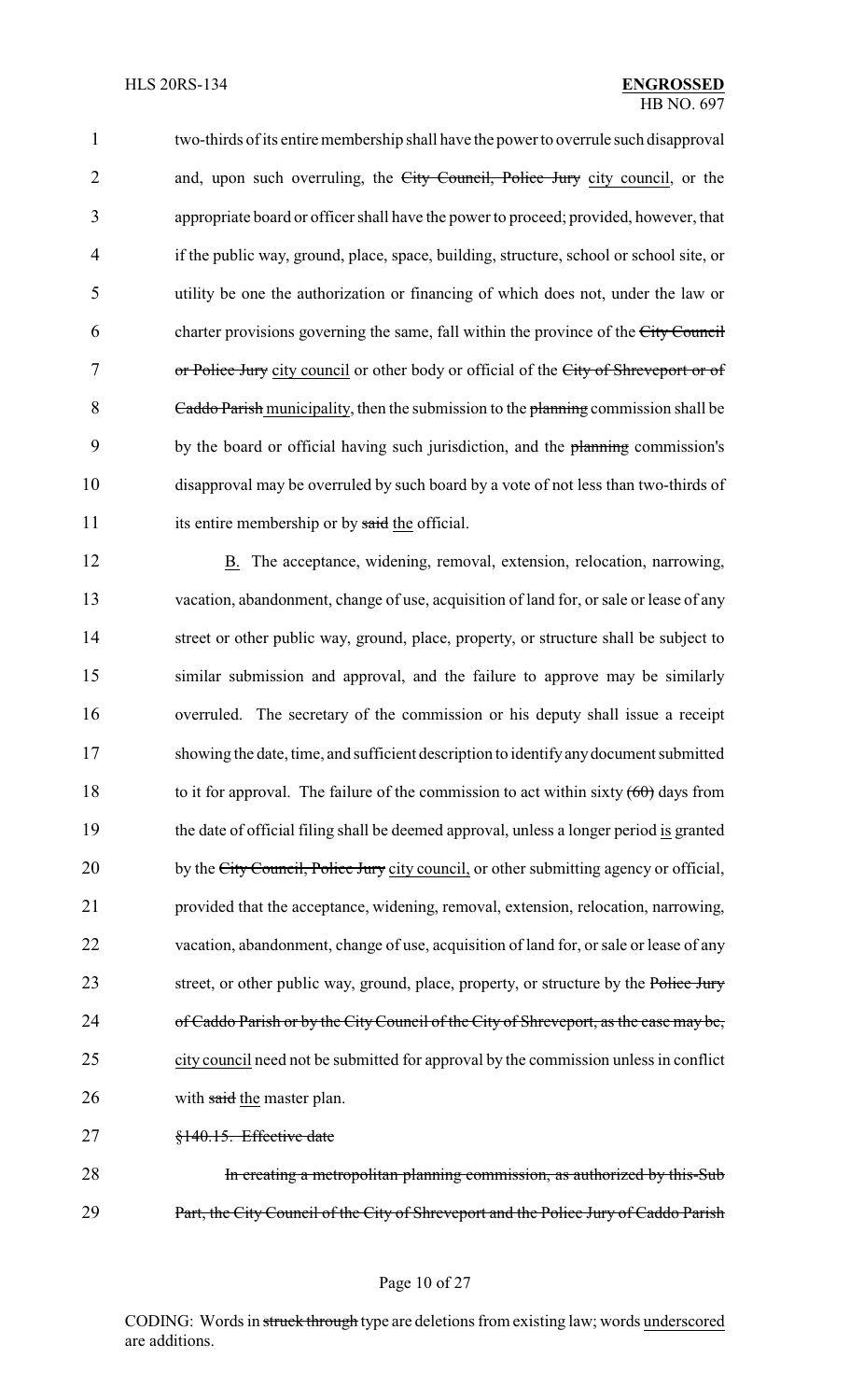1 shall, by mutual agreement, designate the date upon which the powers, duties and 2 authority of the commission shall take effect. Until such time as the Metropolitan 3 PlanningCommission begins the performance of its duties the existingCityPlanning 4 Commission of the City of Shreveport shall be continued with all the powers and 5 duties heretofore held; and, by the aforesaid date the CityPlanningCommission shall 6 have turned over to the Metropolitan Planning Commission all of its records, plans, 7 studies, or other instruments of its work and planning. Upon the attachment of the 8 jurisdiction of the Metropolitan Planning Commission, the powers of the City 9 Planning Commission of the City of Shreveport in conflict herewith, shall cease to 10 exist; provided, however, that such plans or parts thereof as have been lawfully 11 adopted by the City Planning Commission, including but not limited to the 12 subdivision regulations, major street plan, and zoning plan, shall continue in effect 13 and shall be administered by the Metropolitan Planning Commission until repealed 14 or replaced by such Metropolitan Planning Commission in accordance with this Sub-15 Part. 16 §140.16. §140.13. Planning commission as platting authority 17 From and after the time when the Shreveport Metropolitan Planning 18 Commission of Caddo Parish shall have recommended, and the CityCouncil and the 19 Police Jury have After the commission has recommended and the city council has 20 adopted a master plan in whole or in part, no plat of a subdivision of land lying 21 within the area covered by the said plan shall be filed or recorded until it shall have 22 been submitted to and approved by the commission, and such approval entered in 23 writing on the plat by the secretary of the commission. The Clerk of Court and 24 Recorder clerk of court of Caddo Parish shall not file or record a plat of a subdivision

25 without the approval of the Planning Commission commission as required by this 26 Sub-Part Subpart; the filing or recording of a plat of a subdivision without the 27 approval of the Planning Commission commission as required by this Section shall 28 be void.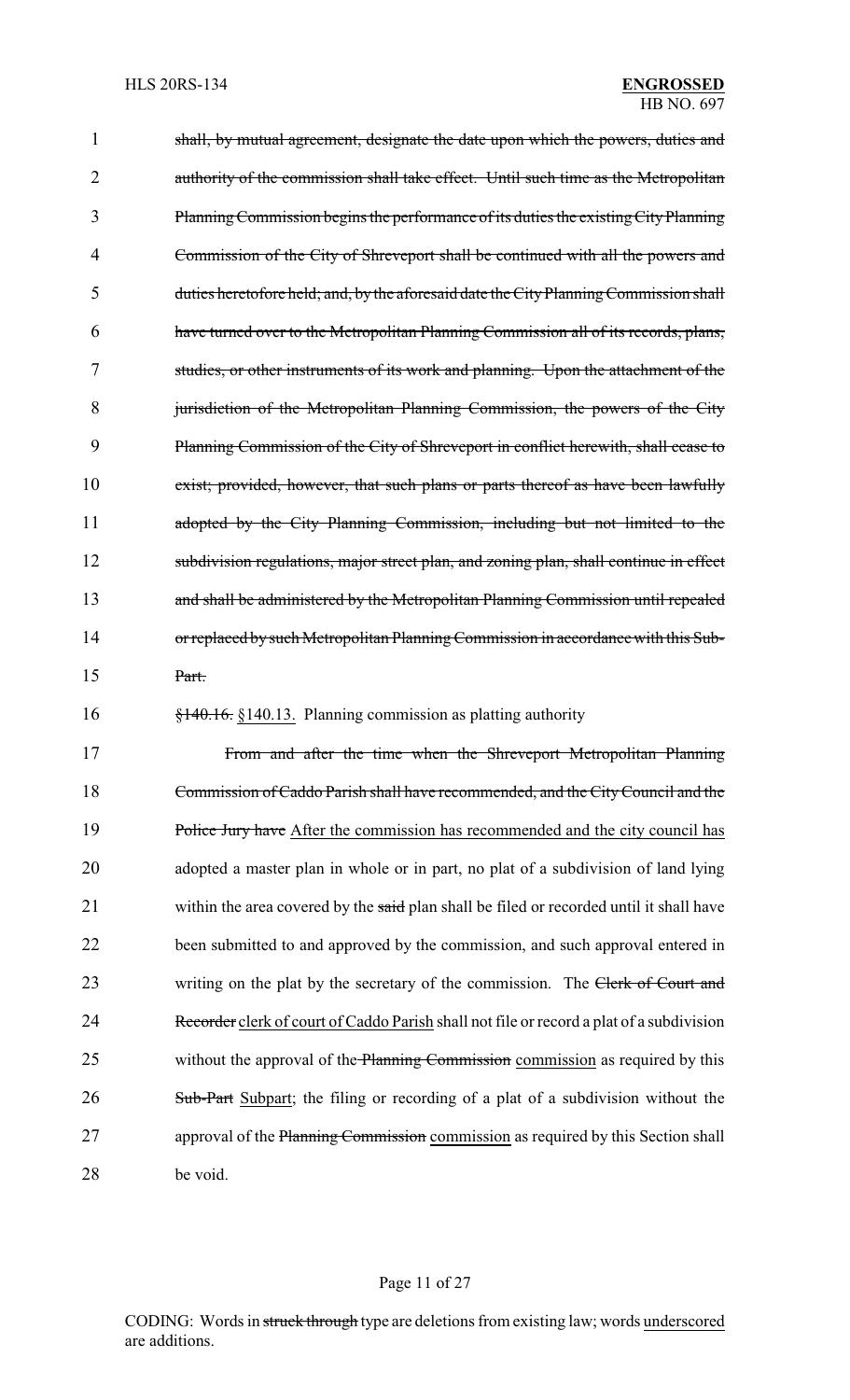§140.17. §140.14. Subdivision, regulations

2 A. In exercising the powers granted to it by this Sub-part Subpart, the planning commission shall recommend regulations governing the subdivision of land within the metropolitan planning area. Such regulations may provide for the harmonious development of the metropolitan planning area; for the coordination of streets within subdivisions with other existing or planned streets or with other features of the master plan or official map of the metropolitan planning area; for adequate open spaces for traffic, recreation, light and air; and for the distribution of population and traffic which will tend to create conditions favorable to health, safety, convenience, or prosperity.

11 B. Such regulations may include requirements as to the extent to which and the manner in which streets shall be graded and improved and water, sewer and other utility mains, piping, connections, or other facilities shall be installed as a condition precedent to the approval of the plat. The regulations or practice of the commission may provide for the tentative approval of the plat previous to such improvement and installation; but any such tentative approval shall not be entered on the plat. Such regulations may provide that, in lieu of the completion of such work and installations previous to the final approval of a plat, the commission may accept a bond, in an amount and with surety and conditions satisfactory to it, providing for the securing 20 to the City of Shreveport or to Caddo Parish, as appropriate municipality, the actual construction and installation of such improvements and utilities within a period 22 specified by the commission and expressed in the bond; and the City Council of the 23 City of Shreveport and the Police Jury of Caddo Parish are city council is hereby granted the power to enforce such bonds by all appropriate legal and equitable remedies. Such regulations may provide, in lieu of the completion of such work and installations previous to the final approval of a plat, for an assessment or other 27 method whereby the City of Shreveport or Caddo Parish, as appropriate, municipality is put in an assured position to do such work and make such installations at the cost of the owners of the property within the subdivision.

#### Page 12 of 27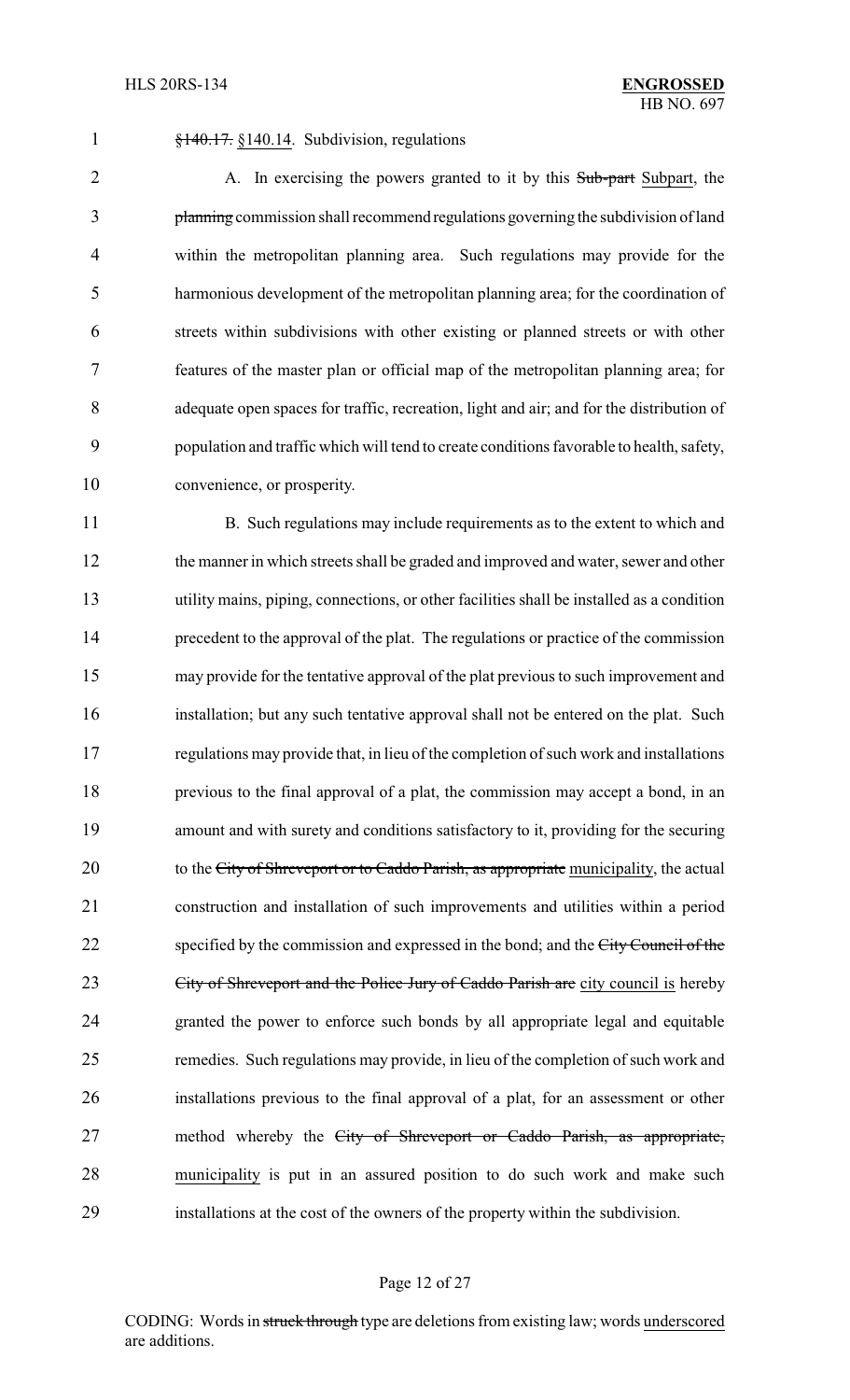| $\mathbf{1}$   | C. Before recommending its subdivision regulations or any amendments                    |
|----------------|-----------------------------------------------------------------------------------------|
| $\overline{2}$ | thereto, the commission shall hold a public hearing thereon, at least ten $(10)$ days   |
| 3              | notice of the time and place of which shall be published in a newspaper of general      |
| $\overline{4}$ | circulation in the municipality and parish; certified copies of these regulations to be |
| 5              | filed with the local legislative body and the Clerk of Court city council and the clerk |
| 6              | of court of Caddo Parish. The commission shall then present its recommendation for      |
| 7              | subdivision regulations to the City Council or the Police Jury for adoption by the      |
| 8              | City Council or the Police Jury, as the case may be city council.                       |
| 9              | §140.18. §140.15. Procedure on subdivision plats; appeals                               |
| 10             | A.(1) The secretary of the commission or his deputy shall issue a receipt               |
| 11             | showing the date, time, and sufficient description to identify any plat submitted to    |
| 12             | it for approval.                                                                        |
| 13             | (2) The commission shall approve or disapprove the plat within sixty days               |
| 14             | thereof, otherwise said the plat shall be deemed to be approved and a certificate to    |
| 15             | that effect shall be issued by the commission on demand; however, the applicant for     |
| 16             | commission approval may waive this requirement and consent to the extension of          |
| 17             | such period.                                                                            |
| 18             | (3) The ground of disapproval of any plat shall be stated upon the records of           |
| 19             | the commission, with the recorded vote of each member included in said the records.     |
| 20             | (4) No plat shall be disapproved by the commission without affording a                  |
| 21             | hearing thereon.                                                                        |
| 22             | B. Any applicant or other person may appeal commission approval or                      |
| 23             | disapproval of a subdivision plat to the city council or the police jury, as the case   |
| 24             | may be, under such procedures and provisions as shall be established in the             |
| 25             | subdivision regulations.                                                                |
| 26             | $\frac{$140.19}{\\8140.16}$ . Effect of plat approval on status of dedications          |
| 27             | The approval of a plat by the planning commission shall not be deemed to                |
| 28             | constitute or affect any acceptance by the municipality or parish or public body of     |
| 29             | the dedication of any street or other ground shown upon the plat.                       |

# Page 13 of 27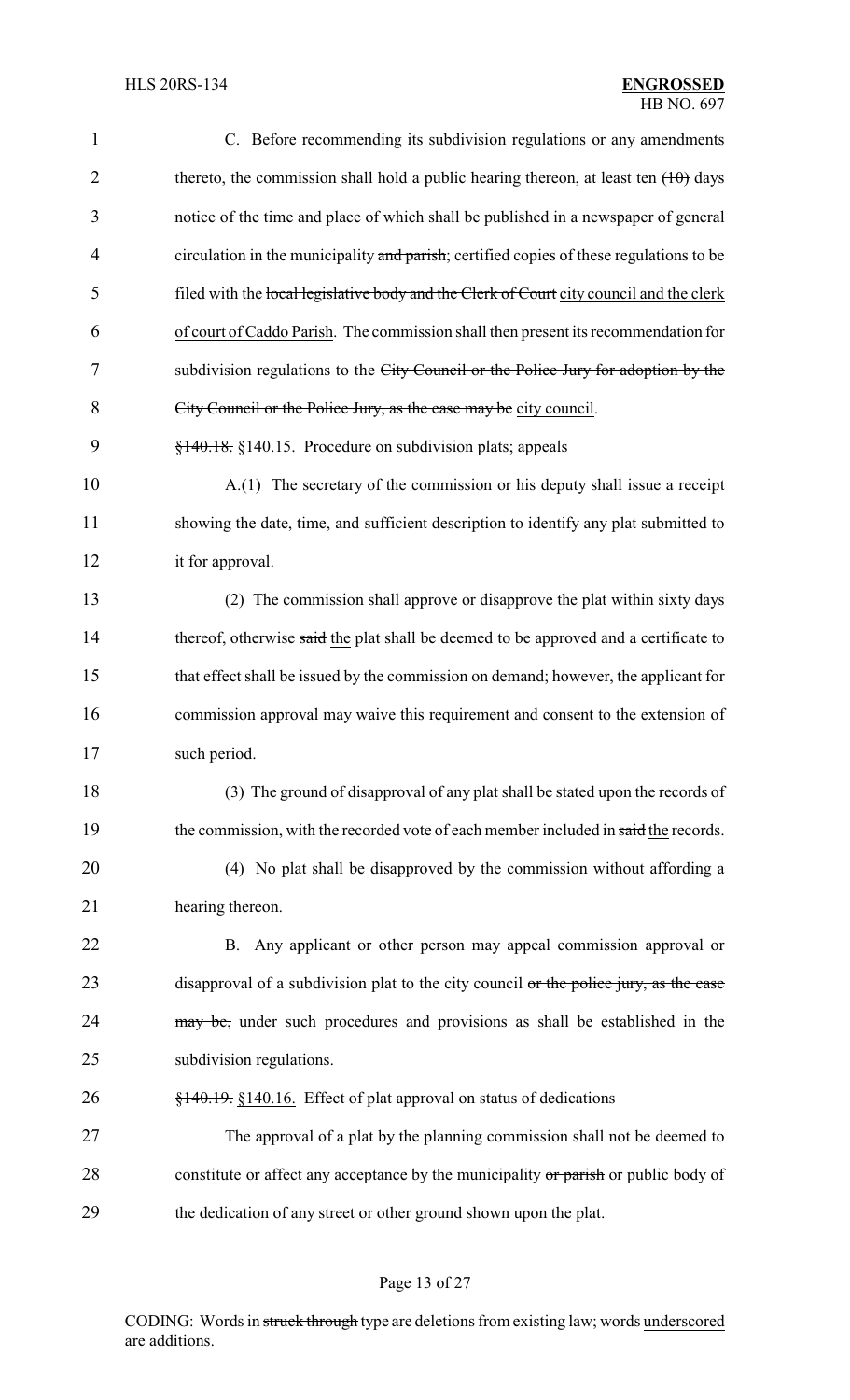§140.20. §140.17. Penalties for transferring lots in unapproved subdivisions

2 Whoever, being If the owner or the agent of the owner of any land located within the area covered by the adopted plan, transfers or sells or agrees to sell or negotiates to sell such land by reference to or exhibition of or by other use of a plat of subdivision of such land before such plat has been approved by such commission and recorded in the office of the Clerk of Court and Recorder of Caddo Parish clerk of court of Caddo Parish, shall be subject to a penalty of one hundred dollars for each lot so transferred or sold or agreed or negotiated to be sold; and the description by metes and bounds in the instrument of transfer or other document used in the process of selling or transferring shall not exempt the transaction from such penalties. The 11 municipality or the parish, as appropriate, through its attorney or other designated official, may enjoin such transfer of sale or agreement by action for injunction or may recover the penalty by civil action.

**§140.21.** §140.18. Acceptance of and improvements in unapproved streets

 From and after the time when the platting jurisdiction of the planning 16 commission shall have attached by virtue of After, the adoption of a master plan, in 17 whole or in part, as provided in R.S. 33:140.16 R.S. 33:140.13, the municipality or **parish** or other public body shall not accept, lay out, open, improve, grade, pave, or light any street within the area covered by the adopted plan, which conflicts with the plan unless such street shall have been accepted or opened as, or shall have otherwise received the legal status of, a public street prior to such attachment of the commission's platting jurisdiction, or unless such street corresponds in its location and lines with a street shown on a subdivision plat approved by such commission or on a street plat made by and adopted by such commission; provided, however, that 25 the City Council, or, in the case of a street outside of the municipality, the Police **Jury** city council may locate and construct or may accept any other street if the ordinance or other measure for such location and construction or for such acceptance be first submitted to such commission for its approval, and, if disapproved by the commission, be passed by not less than two-thirds of the entire membership of the

## Page 14 of 27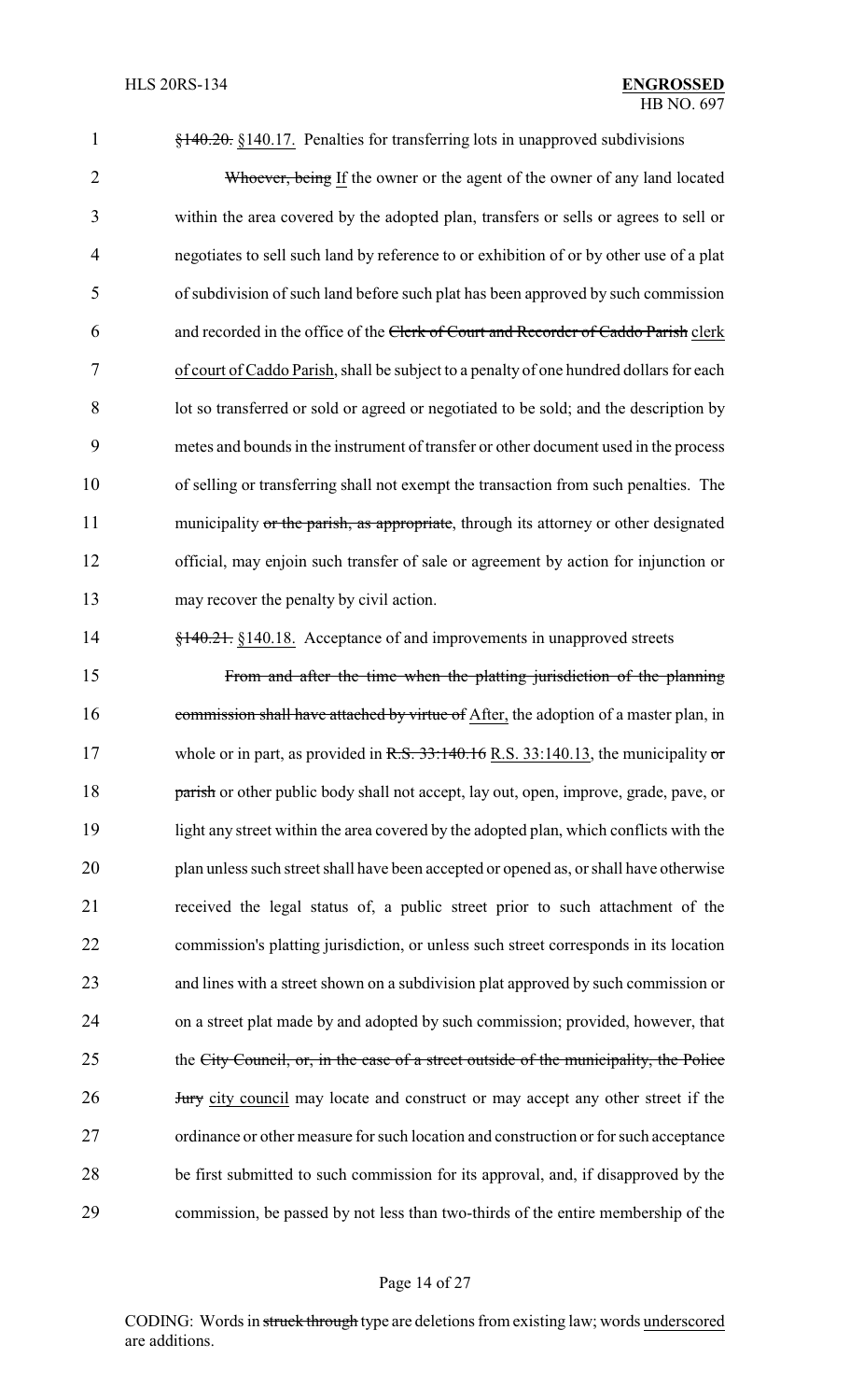City Council or Police Jury, as appropriate city council; and a street approved by the commission upon such submission, or constructed or accepted by such two-thirds vote after disapproval by the commission, shall have the status of an approved street as fully as though it has been originally shown on a subdivision plat approved by the commission or on a plat made and adopted by the commission.  $\frac{$140.22}{9140.22}$  §140.19. Building permits Whenever the planning commission has recommended to the City Council 8 and the Police Jury, and the City Council or Police Jury After the commission has recommended to the city council and the city council has adopted in whole or in part, a building permit plan, including both the full text of a building permit ordinance and the map or maps, showing the districts or zones in which building permits will be required, then and thereafter no building shall be erected in those areas without first having secured the required building permit. 14 §140.23. §140.20. Platting of street lines by planning commission From and after the time when the planning commission shall have 16 recommended and the City Council and the Police Jury After the commission has recommended and the city council has adopted a master plan in whole or in part, which includes at least a major street plan, or shall have progressed in its master 19 planning to the state of the making and recommending a major street plan, such commission shall have the power to make or cause to be made, from time to time, plats on which are indicated the locations of the lines recommended by the commission as the planned or mapped lines of future streets, street extensions, street widenings, or street narrowings. The making or certifying of a plat by the commission shall not in and of itself constitute or be deemed to constitute the opening or establishment of any street or the taking or acceptance of any land for 26 street purposes. §140.24. §140.21. Establishment of official map 28 When the City Council and the Police Jury have After the commission has recommended and the city council has adopted a master plan which includes at least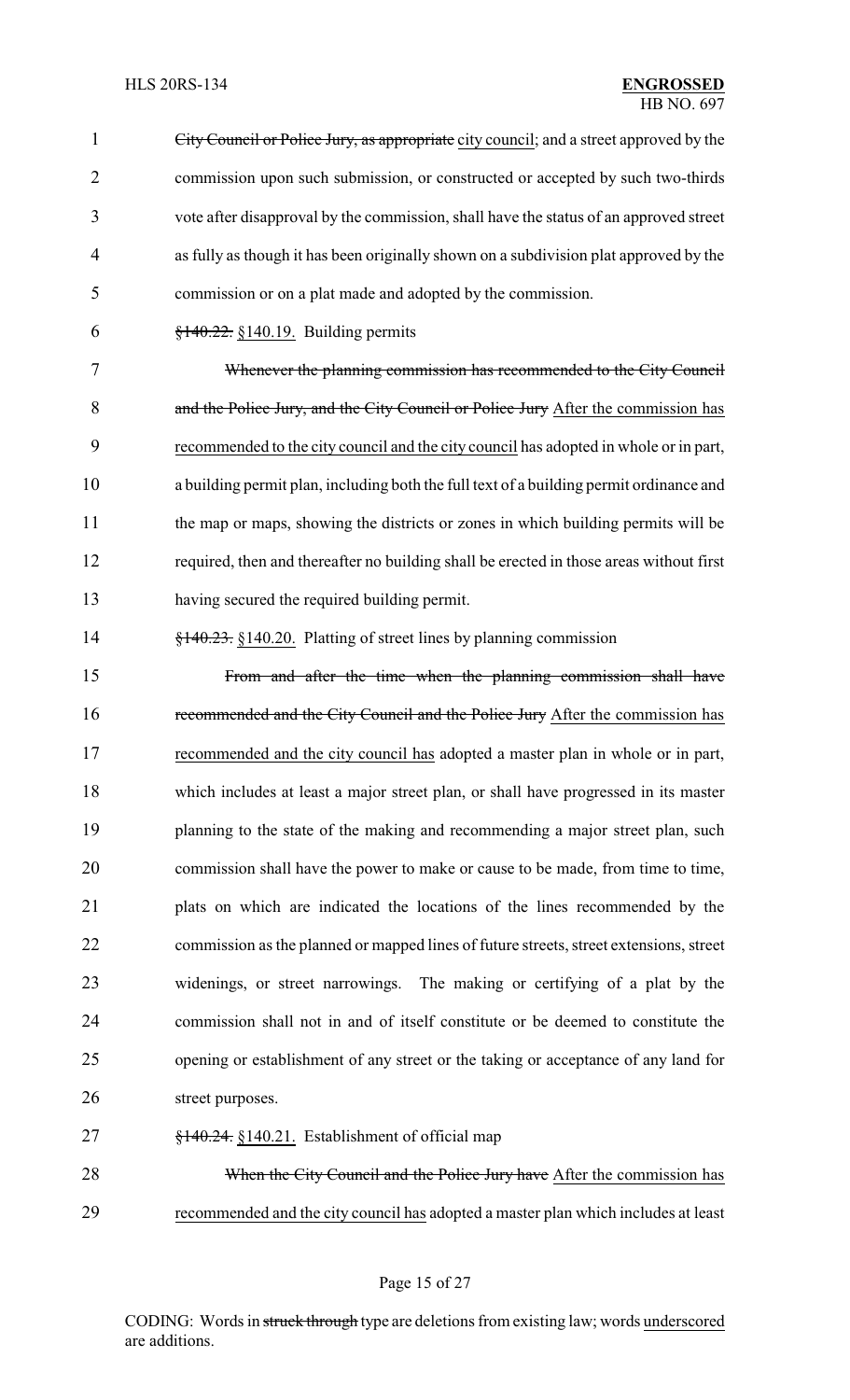1 a major street plan, or the Planning Commission commission has progressed in its 2 master planning to the state of the making and recommending of a major street plan, 3 and shall have certified a copy of such major street plan to the City Council and one 4 to the Police Jury, then the City Council and the Police Jury city council, then the 5 city council may establish an official map of the municipality, in the case of the City 6 Council, and that part of Caddo Parish within the area included within the adopted 7 plan but outside the City of Shreveport, in the case of the Police Jury. The official 8 map shall show the location of the streets theretofore existing and established by law 9 as public streets. Such official map may also show the location of the lines of streets 10 on plats of subdivisions which shall have been approved by the planning 11 commission. The City Council and the Police Jury city council shall certify the fact 12 of the establishment of the official map to the Clerk of Court and Recorder of Caddo 13 Parish clerk of court of Caddo Parish.

#### 14 §140.25. §140.22. Official map; additions and changes

15 The City Council and the Police Jury city council may add to the official 16 map, each in its own jurisdiction, by placing thereon, from time to time, the lines of 17 streets in accordance with the plat of any subdivision which shall have been 18 approved by the planning commission. The City Council and the Police Jury city 19 council may make, from time to time, other additions to or modifications of the 20 official map by placing thereon the lines of planned new streets or street extensions, 21 widenings, narrowings, or vacations. The placing of any street or street line upon the 22 official map shall not, in or of itself, constitute or be deemed to constitute the 23 opening or establishing of any street or the taking or accepting of any land for street 24 purposes.

# 25 §140.26. §140.23. Regulation of buildings in bed of mapped streets

26 A. For the purpose of preserving the integrity of the official map, the City 27 Council and the Police Jury city council may provide by general ordinance or other 28 legislative action that no permit shall be issued for any building or structure or part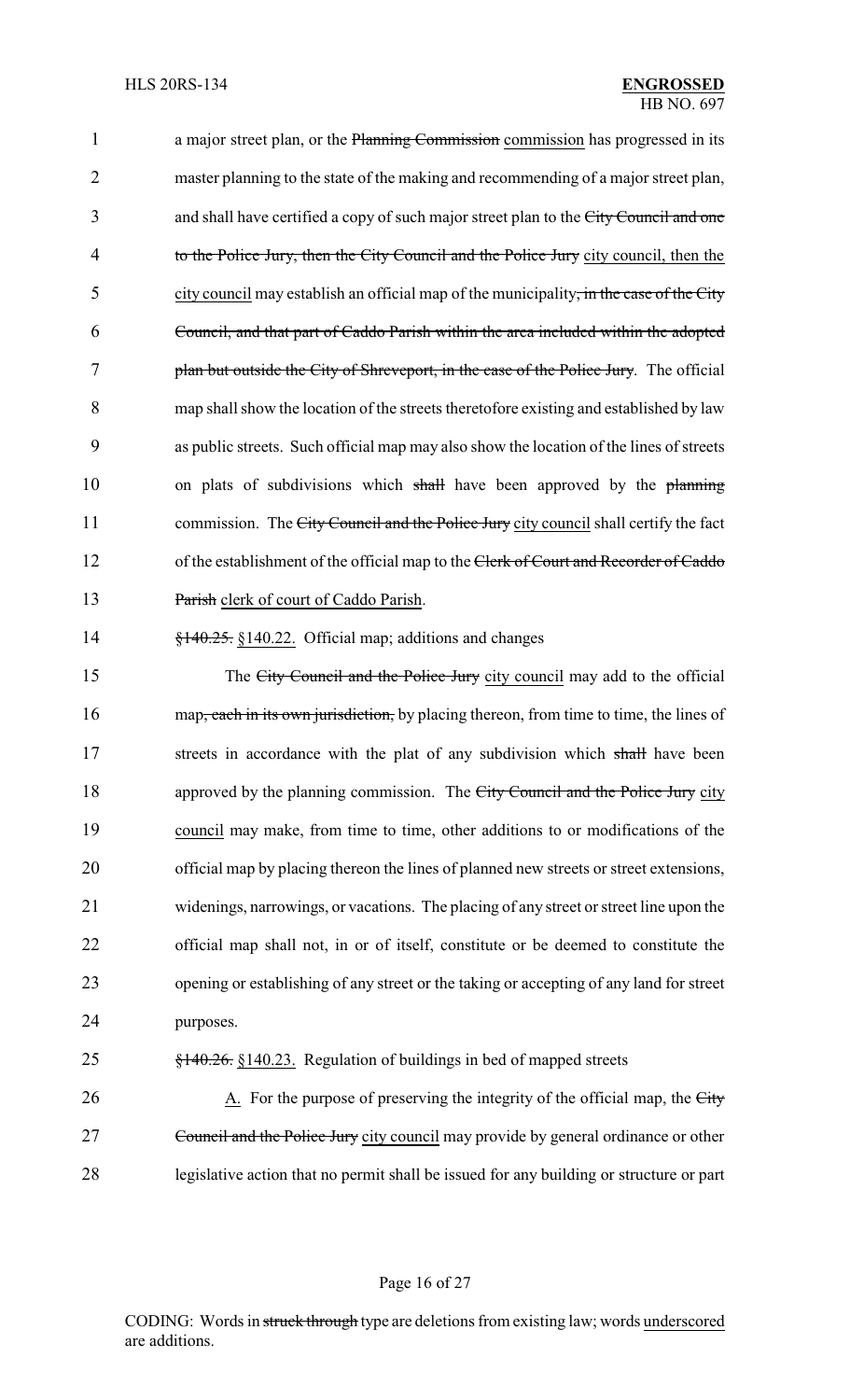thereof on any land located between the mapped lines of any street as shown on the official map.

3 B. Any such ordinance or legislative act shall provide that the Board of 4 Appearth Appeart Subard of appearts, as provided for in this Sub-part Subpart, shall have the power, upon an appeal filed with it by the owner of any such land, to authorize the grant of a permit for a building or structure or part thereof within any such mapped street location in any case in which such board finds, upon the evidence and arguments presented to it upon such appeal,

 (1) That that the property of the appellant of which such mapped street location forms a part will not yield a reasonable return to the owner unless such permit be granted, or

12 (2) That that balancing the interest of the municipality or parish in preserving the integrity of the official map and the interest of the owner in the use and benefits of his property, the grant of such permit is required by considerations of justice and equity.

 C. Before taking any such action, the board of appeals shall hold a hearing thereon, at least ten days notice of the time and place of which shall be given to the appellant by mail at the address specified by the appellant in his appeal petition. In the event that the board of appeals decides to authorize a building permit, it shall have the power to specify the exact location, ground area, height, and other details and conditions of extent and character, and also the duration of the building, structure or part thereof to be permitted.

 §140.27. §140.24. Municipal improvements in streets; buildings not on mapped streets

 A. Except in streets existing and established by law as public streets at the date of the establishment of the official map, no public water facilities, sewer, or other public utilities or improvements shall be constructed after such date in any 28 street until such street is duly placed on the official map.

## Page 17 of 27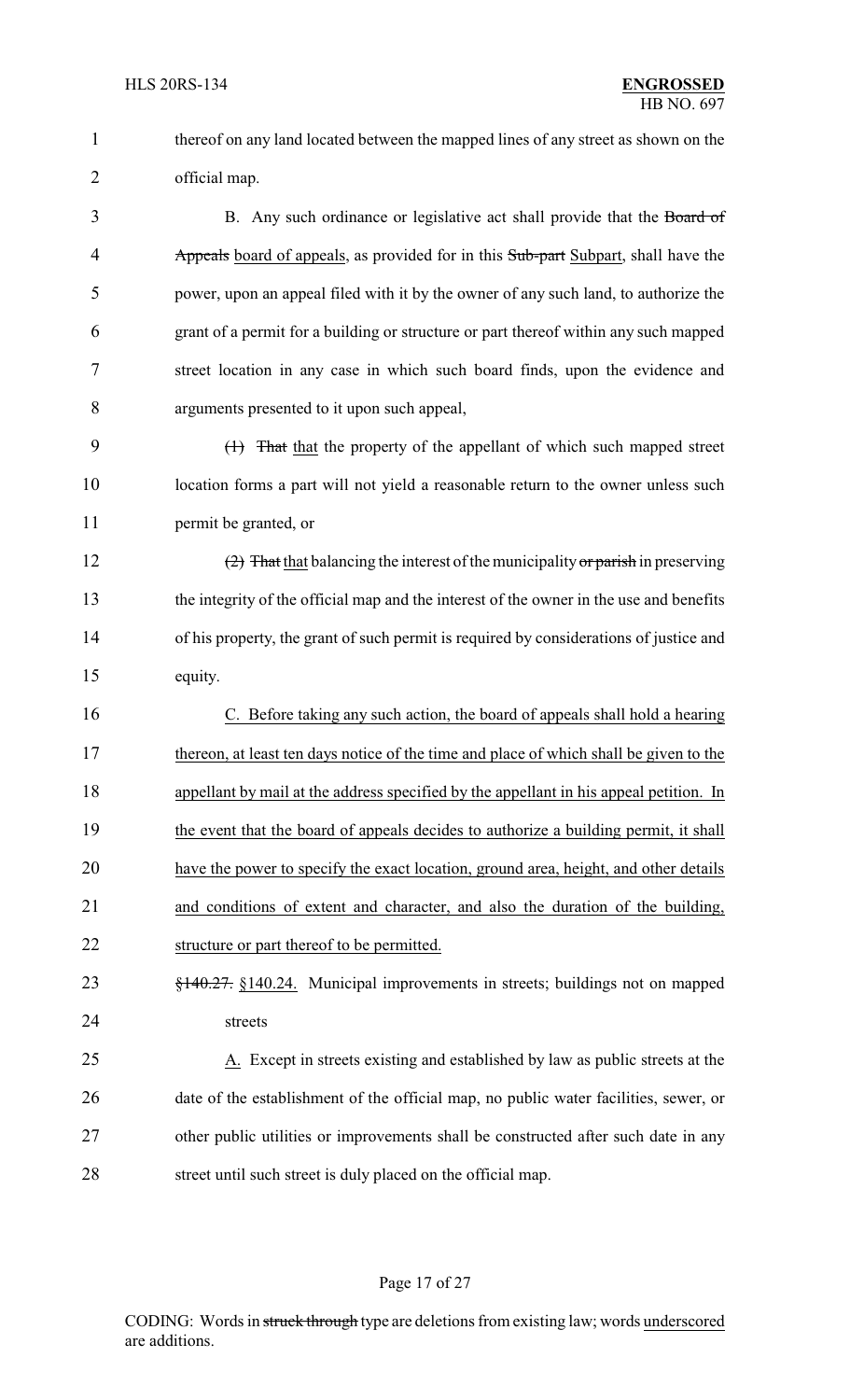1 B. The city council and the police jury may provide by ordinance that no permit for the erection of any building shall be issued unless a street giving access to such proposed building existed and was established by law as a public street at the time of the establishment of the official map or shall have been duly placed on the 5 official map in accordance with the provisions of R.S. 33:140.24 and R.S. 33:140.25 R.S. 33:140.21 and 140.22; provided, however, that such ordinance shall contain provision whereby the applicant for such permit may appeal to the board of appeals, hearing upon which appeal and notice of the time and place of which shall be 9 published in a newspaper of general circulation in the city and parish municipality, and such board shall have the authority to authorize such a permit, subject to such conditions as the board may impose, where the circumstances of the case do not require the proposed building to be related to the existing streets or to streets as shown on the official map and where the permit would not tend to distort or increase the difficulty of carrying out the official map of the master plan of the municipality. 15 <del>§140.28.</del> §140.25. Grant of power

16 For the purpose of promoting the public health, safety, morals, convenience, 17 order, prosperity and general welfare, the City Council of the City of Shreveport and 18 the Police Jury of Caddo Parish are city council is hereby empowered, in accordance 19 with the conditions and the procedures specified in this Sub-Part Subpart, to regulate 20 the location, height, bulk, number of stories and size of buildings and other 21 structures, the percentage of the lot which may be occupied, the sizes of yards, courts 22 or other open spaces, the density of population, and the uses of buildings, structures 23 and land for trade, industry, residence, recreation, civic activities, and other 24 purposes, within the municipality, in the case of the City of Shreveport, and within 25 that part of Caddo Parish within the metropolitan planning area but outside the City 26 of Shreveport in the case of Caddo Parish.

27 <del>§140.29.</del> §140.26. The zoning plan

28 Whenever the planning If the commission recommends to the City Council 29 of the City of Shreveport and to the Police Jury of Caddo Parish city council a zoning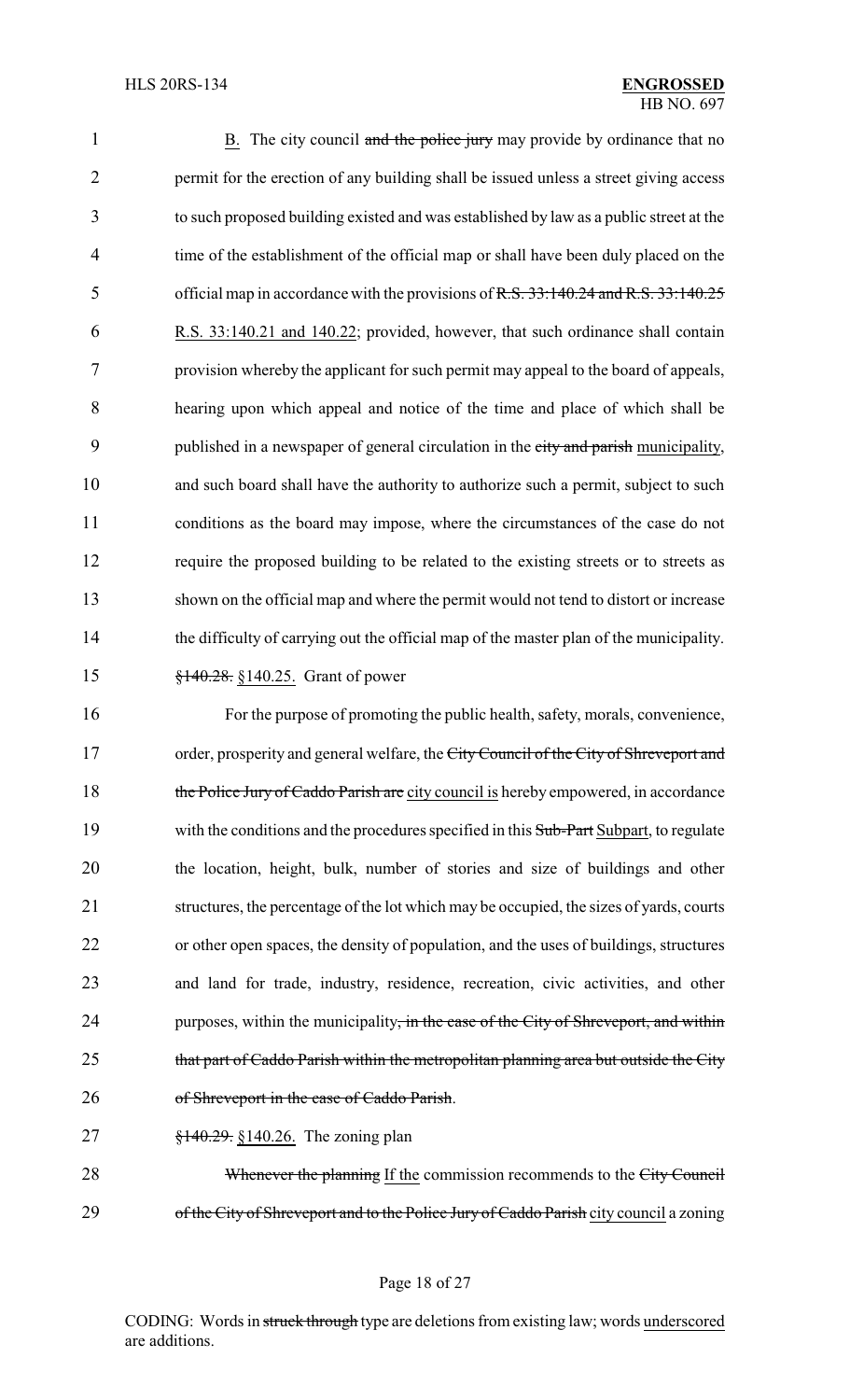plan, including both the full text of a zoning ordinance and the map or maps, 2 representing the recommendations of the planning commission for the regulation by districts or zones of the location, height, bulk, number of stories, and size of buildings and other structures, the percentage of the lot which may be occupied, the size of yards, courts and other open spaces, the density of population, and the uses of buildings, structures, and land for trade, industry, residence, recreation, civic 7 activities, and other purposes, then the City Council and the Police Jury city council 8 may exercise the powers granted for the purpose mentioned in R.S. 33:140.28 R.S. 9 33:140.25 and may divide the municipality or that part of the parish within the 10 metropolitan planning area outside the City of Shreveport, as the case may be, into districts or zones of such number, shape, and area as it may determine, and, for such purposes, may regulate the erection, construction, reconstruction, conversion, alteration, and uses of buildings and structures and the uses of land. All such regulations shall be uniform for each class or kind of building throughout each district, but the regulations in one district may differ from those in other districts.

16 **§140.30.** §140.27. Method of procedure

17 Before enacting the zoning ordinance or any amendment thereto, the Police 18 **Jury** city council shall hold a public hearing thereon, at least ten days notice of the 19 time and place of which shall be published in a newspaper of general circulation in 20 the parish municipality. The zoning ordinance, including the map or maps, may 21 from time to time be amended; but no amendment shall become effective unless it 22 be first submitted to and approved by the planning commission, or, if disapproved, 23 shall receive the favorable vote of not less than two-thirds of the entire membership 24 of the City Council or the Police Jury, as the case may be city council.

25 §140.31. §140.28. Non-conforming uses

26 A. The lawful use of a building or premises exactly as such use existed at the 27 time of the enactment of any regulation affecting it may be continued although such 28 use does not conform with the provisions of such regulation. The City Council or 29 the Police Jury, as appropriate, city council may provide for the termination of non-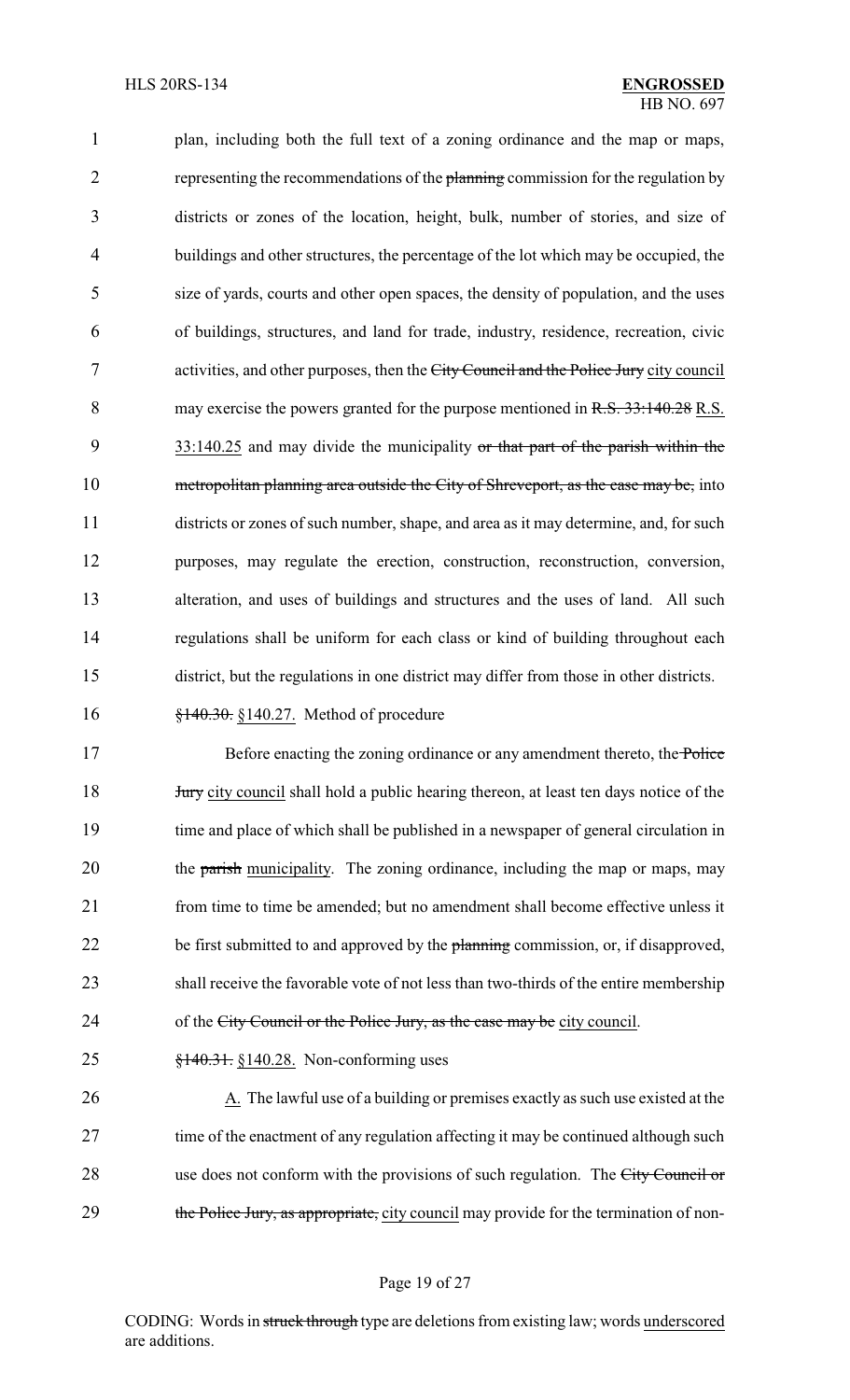1 conforming uses either by specifying the period or periods within which they shall 2 be required to cease or by providing a formula or formulas whereby the compulsory 3 termination of a non-conforming use shall be so fixed as to allow a reasonable period 4 for the recovery or amortization of the investment in the non-conformance or with 5 adequate compensation by a court of competent jurisdiction. 6 B. The City Council or the Police Jury, as appropriate, The city council may 7 in its discretion provide by ordinance for the resumption, restoration, reconstruction, 8 extension, or substitution of non-conforming uses upon such terms and conditions 9 as may be set forth in the ordinance. 10 <del>§140.32.</del> §140.29. Board of appeals 11 A.(1) The zoning ordinances shall provide for a Board of Appeals board of 12 appeals comprised of seven members, each to be appointed for a term of five years. 13 Three members shall be appointed by the city council of the city of Shreveport, three 14 members shall be appointed by the policy jury of Caddo Parish, and one member 15 shall be elected by the joint action of the city council and the police jury. Of the 16 members first appointed by the city council, one shall be appointed for a term of five 17 years and two for a period of three years; of the members first appointed by the 18 police jury, one shall be appointed for a term of four years and two for a period of 19 two years; the member elected by joint action of the city council and police jury shall 20 be elected for a term of one year. Members shall serve without compensation. Any 21 vacancy shall be filled for the unexpired term by the appointive authority, which 22 shall have also the authority to remove any member for cause stated in writing and 23 after public hearing. Notwithstanding anything contained herein to the contrary, 24 those members presently serving on the board of appeals will be allowed to complete 25 their present terms and the two alternate members will be allowed to complete their 26 terms as members, subject to the authority of the appointing authorities to remove 27 any member for cause stated in writing and after public hearing all of whom shall be 28 appointed by the city council.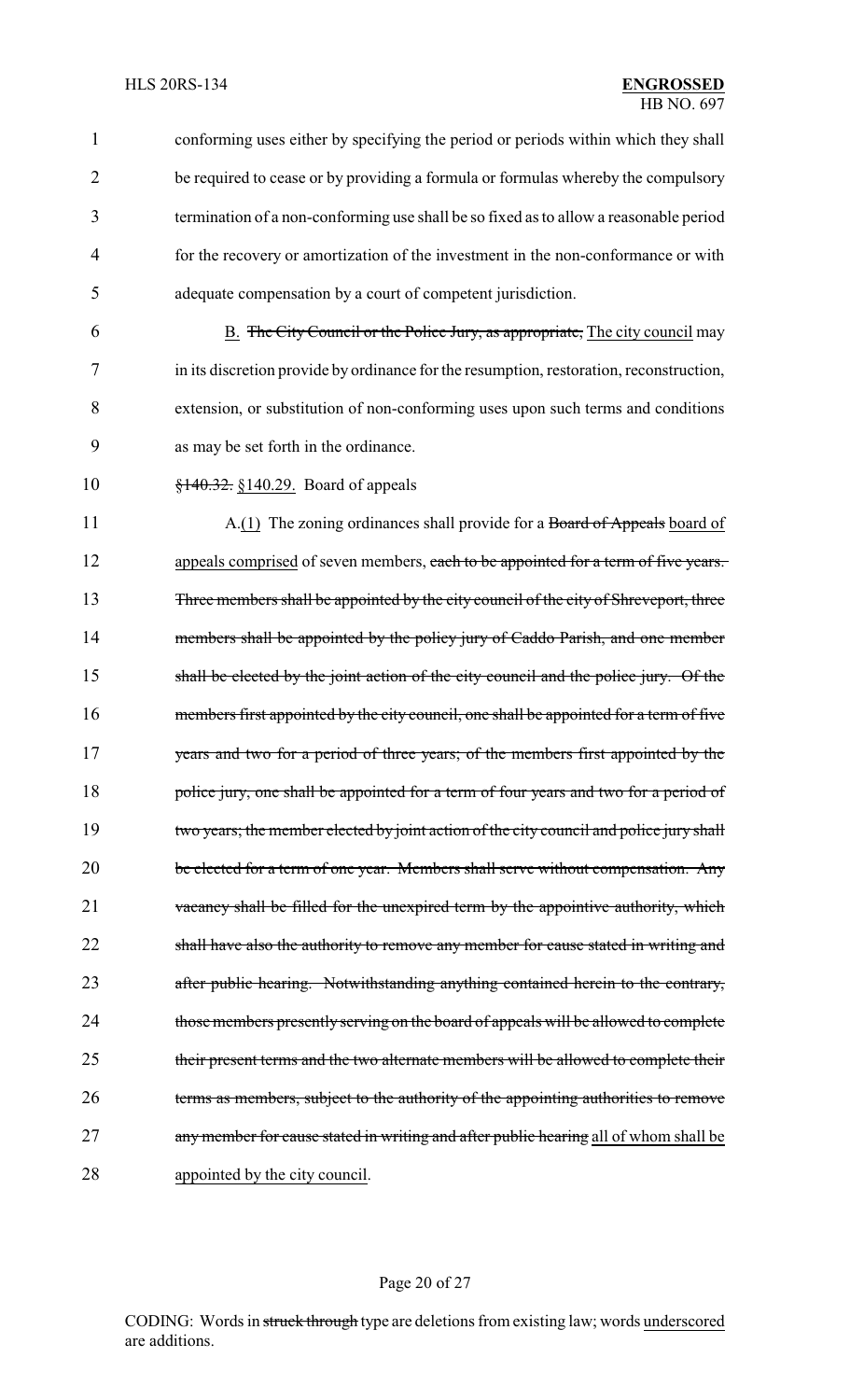| $\mathbf{1}$   | (2) Members shall serve five-year terms after initial terms as provided in this         |
|----------------|-----------------------------------------------------------------------------------------|
| $\overline{2}$ | Subsection. Two members shall serve an initial term of one year; two shall serve        |
| 3              | two years; one shall serve three years; one shall serve four years; and one shall serve |
| $\overline{4}$ | five years, as determined by lot at the first meeting of the board.                     |
| 5              | (3) Members shall serve without compensation.                                           |
| 6              | Vacancies resulting from the expiration of a term or any other reason<br>(4)            |
| 7              | shall be filled for the remainder of the unexpired term in the manner of the original   |
| 8              | appointment.                                                                            |
| 9              | (5) A member may be removed for cause stated in writing and after a public              |
| 10             | hearing.                                                                                |
| 11             | B. The zoning ordinance may provide and specify general rules to govern the             |
| 12             | organization and procedure of such board of appeals, which rules shall not be           |
| 13             | inconsistent with the provisions of this Subpart.                                       |
| 14             | C. The zoning ordinance may provide that the board of appeals may permit                |
| 15             | special exemptions to the zoning regulations in the classes of cases or situations and  |
| 16             | in accordance with the principles, conditions, safeguards, and procedures specified     |
| 17             | in the ordinance. The ordinance may also authorize the board of appeals to interpret    |
| 18             | the zoning maps and pass upon disputed questions of lot lines or district boundary      |
| 19             | lines or similar questions as they arise in the administration of the zoning            |
| 20             | regulations. The ordinance may also authorize the board of appeals to grant a           |
| 21             | variance from the strict application of zoning regulations where other procedures for   |
| 22             | variance or modification are not specified in the zoning ordinance.                     |
| 23             | D. Appeals to the board of appeals may be taken by any person aggrieved                 |
| 24             | or by any officer, department, board or bureau of the City or Parish municipality       |
| 25             | affected by any grant or refusal of a building permit or other act or decision of the   |
| 26             | building inspector or permit and zoning clerk of the municipality or parish or other    |
| 27             | administrative official based in whole or in part upon the provisions of any ordinance  |
| 28             | enacted under this Subpart.                                                             |
| 29             | E. The board of appeals shall have the following powers:                                |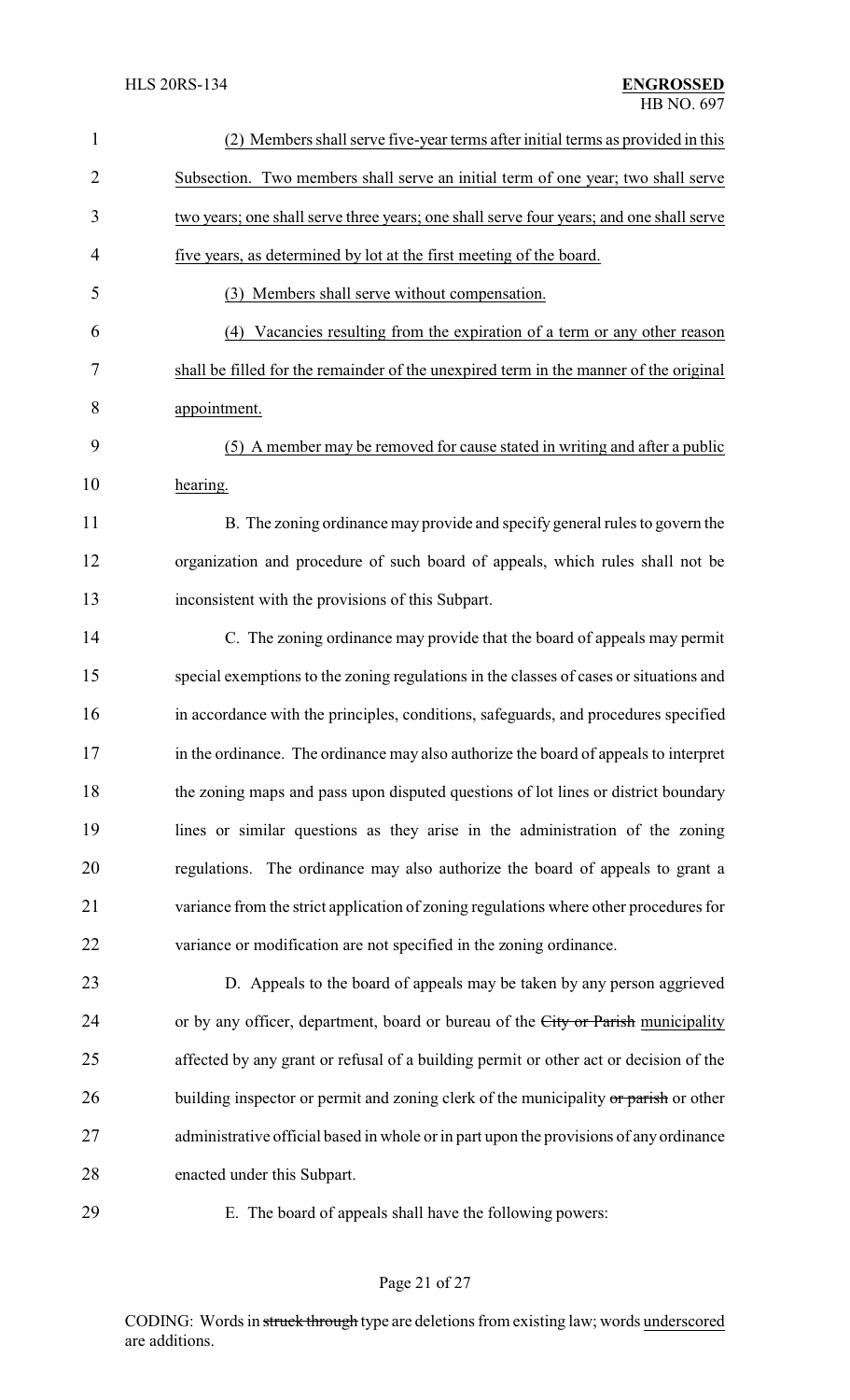(1) To hear and decide appeals where it is alleged by the appellant that there 2 is error in any order, requirement, permit, decision, or refusal made by the municipal building commissioner or any other administrative official in the carrying out or enforcement of any provision of any ordinance enacted pursuant to this Subpart.

 (2) To hear and decide, in accordance with the provisions of any such ordinance, request for special exceptions or for interpretations of the map or for decisions upon other special questions upon which such board is authorized by any such ordinance to pass.

 (3) To hear and decide on requests for a variance from the strict application of the zoning regulations where no other procedure for obtaining relief is specified in the ordinance and where due to exceptional topographic conditions or other extraordinaryand exceptional characteristics of a specific piece of property, the strict application of regulations would result in peculiar and exceptional or undue hardship upon the owner of such property, provided such relief may be granted without substantial detriment to the public good and without substantially impairing the intent and purpose of the zoning plan and zoning ordinance.

**§140.33.** §140.30. Enforcement and remedies

18 The city council and the police jury may provide for the enforcement of any 19 ordinance enacted under this Sub-part Subpart. A violation of any such ordinance is hereby declared a misdemeanor. In case any building or structure is or is proposed to be erected, constructed, reconstructed, altered, converted, or maintained, or any 22 building structure, or land is or is proposed to be used in violation of any ordinance 23 enacted under this Sub-Part Subpart, the building inspector, permit and zoning clerk, 24 municipal or parish counsel, or other appropriate authority of the municipality or of 25 the parish, or any adjacent or neighboring property owner who would be specifically damaged by such violation, may, in addition to other remedies, institute injunction, mandamus, or other appropriate action or proceeding to prevent such unlawful erection, construction, reconstruction, alteration, conversion, maintenance, or use,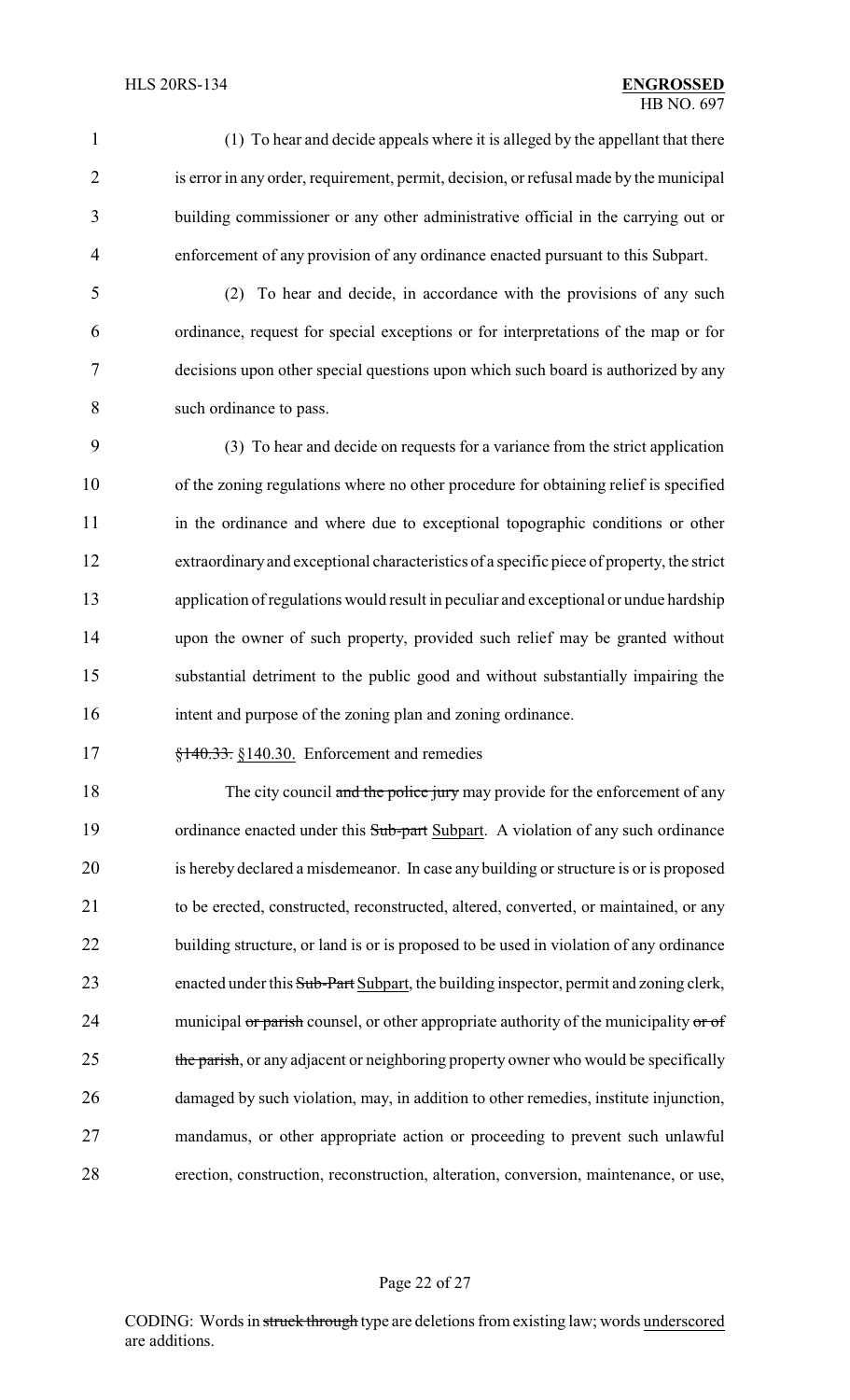1 or to correct or abate such violation, or to prevent the occupancy of such building, 2 structure, or land.

3 §140.34. §140.31. Conflict with other laws

4 A. Whenever the If regulations made under authority of this Sub-Part Subpart require a greater width or size of yards, courts, or other open spaces, or require a lower height of buildings or less number of stories, or require a greater percentage of lot to be left unoccupied, or impose other higher standards than are required in any other statute, the provisions of the regulations made under authority 9 of this Sub-part Subpart shall govern.

10 B. Whenever the provisions of any other statute require If any other 11 provision of law requires a greater width or size of yards, courts, or other open 12 spaces, or require a greater percentage of lot to be left unoccupied, or impose other 13 higher standards than are required by the regulations made under authority of this 14 Sub-part Subpart, the provisions of such statute shall govern.

15 §140.35. §140.32. Existing zoning ordinances

16 Existing zoning ordinances of the city of Shreveport municipality shall 17 continue in effect until repealed by ordinances enacted under the authority of this 18 Sub-Part Subpart.

19 <del>§140.36.</del> §140.33. Grant of power

 For the purposes of promoting the public health, safety, morals, convenience, 21 order, prosperity, and general welfare, the City Council of the City of Shreveport and 22 the Police Jury of Caddo Parish are the city council is hereby empowered, in 23 accordance with the conditions and procedures specified in this Sub-Part Subpart, to adopt housing codes prescribing minimum standards for the area, volume, light, air, ventilation, illumination, occupancy and density of occupancy, and sanitation of dwellings and dwelling places; to adopt building codes, plumbing codes, electrical codes and related measures to regulate the construction, reconstruction, alteration, extension, conversion, or maintenance of buildings; to regulate by building and housing codes or other measures or ordinances conditions of sanitation, including

## Page 23 of 27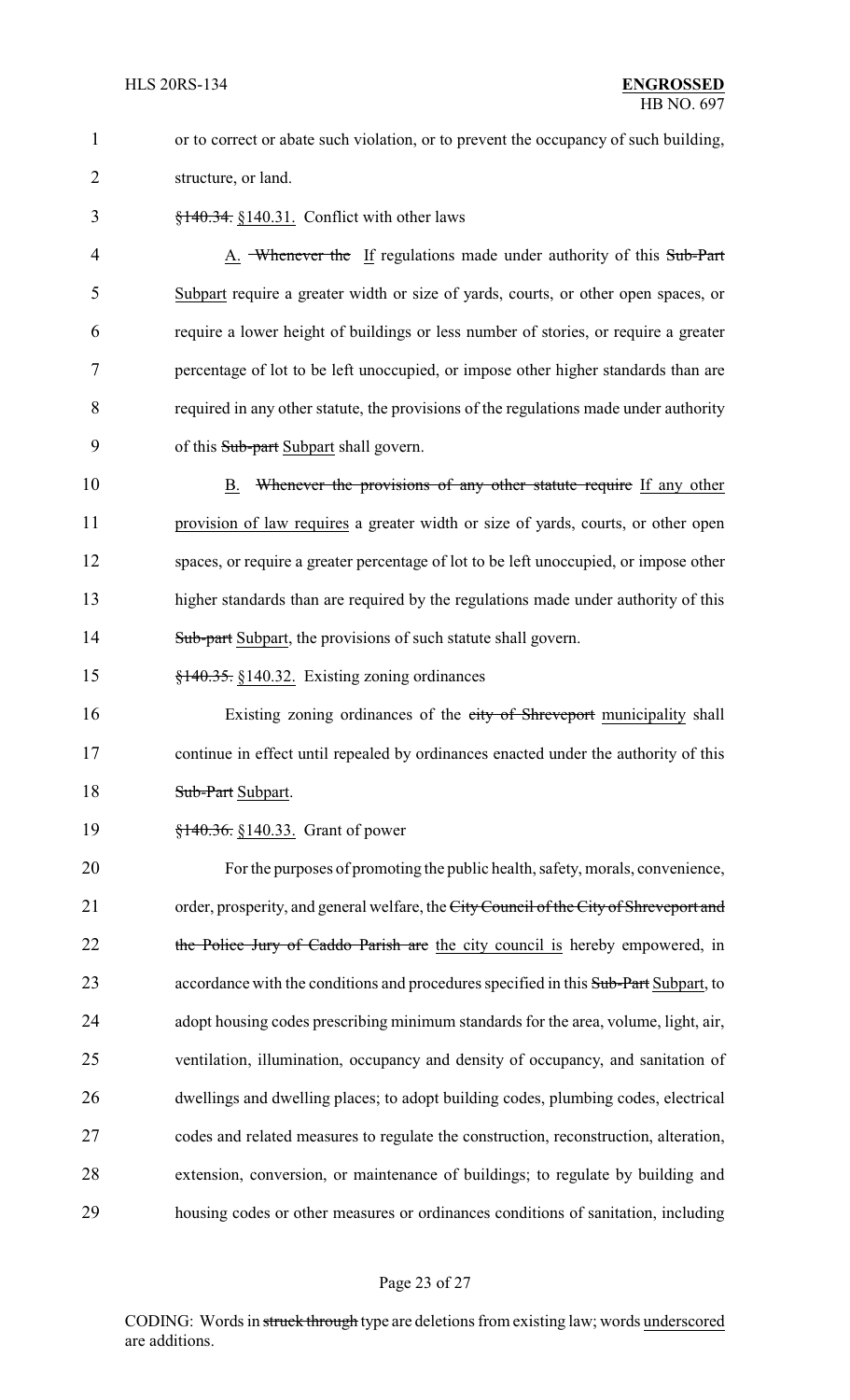| $\mathbf{1}$   | requirements for water supply and sewerage disposal and drainage; and to adopt such            |
|----------------|------------------------------------------------------------------------------------------------|
| $\overline{2}$ | other ordinances, regulations, and plans as, in their judgment, are necessary to effect        |
| 3              | the rehabilitation of substandard dwellings and blighted areas within the                      |
| 4              | municipality <del>, in the case of the City of Shreveport, and within that part of Caddo</del> |
| 5              | Parish within the metropolitan planning area but outside the City of Shreveport, in            |
| 6              | the case of Caddo Parish; provided, however, that such codes, ordinances, plans or             |
| 7              | other measures may be adopted with respect only to such portion of the metropolitan            |
| 8              | planning area outside the City of Shreveport as, in the judgment of the Police Jury,           |
| 9              | is deemed necessary.                                                                           |
| 10             | $\frac{$140.37}{\\8140.34}$ . Planning commission Commission                                   |
| 11             | The planning commission may prepare and recommend to the City Council                          |
| 12             | and the Police Jury city council for adoption such codes, ordinances, plans, or other          |
| 13             | measures as, in its judgment, may be necessary to accomplish the purpose of this               |
| 14             | Sub-Part Subpart.                                                                              |
| 15             | §140.38. §140.35. Method of procedure                                                          |
| 16             | Except for the adopting of the zoning ordinance or any amendment thereto                       |
| 17             | by the city council, before adopting any code, ordinance, plan, or other measure               |
| 18             | pursuant to this Subpart, the city council or the police jury, as the case may be, shall       |
| 19             | hold a public hearing thereon, at least ten days notice of the time and place of which         |
| 20             | shall be published in a newspaper of general circulation in the municipality or in the         |
| 21             | parish, as the case may be.                                                                    |
| 22             | $\frac{$140.39}{140.36}$ , $\frac{$140.36}{140.36}$ . Enforcement and remedies                 |
| 23             | The City Council and the Police Jury city council may provide, in their                        |
| 24             | respective jurisdictions, for the enforcement of any code, ordinance, or other measure         |
| 25             | enacted under this Sub-Part Subpart. A violation of any such code, ordinance, or               |
| 26             | other measure is hereby declared a misdemeanor. In case any building or structure              |
| 27             | is or is proposed to be constructed, reconstructed, altered, extended, converted, or           |
| 28             | maintained in violation of any code or ordinance enacted under this Sub-Part                   |
| 29             | Subpart, the building inspector, permit or zoning clerk, municipal or parish counsel,          |
|                |                                                                                                |

# Page 24 of 27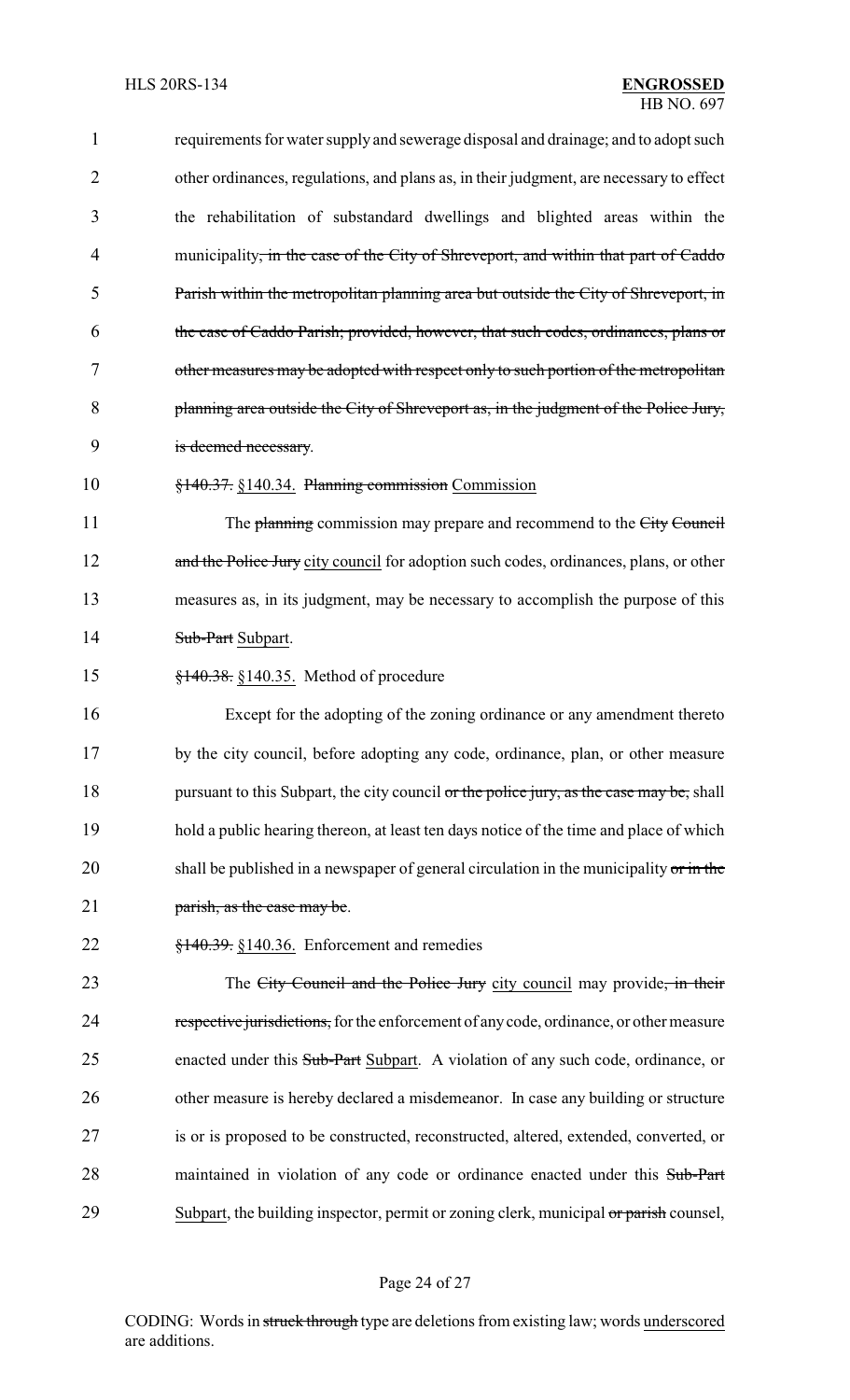1 or other appropriate authority of the municipality or of the parish, or any adjacent or neighboring property owner who would be specifically damaged by such violation, may, in addition to other remedies, institute injunction, mandamus, or other appropriate action or proceeding to prevent such unlawful construction, reconstruction, alteration, extension, conversion, maintenance, or use, or to correct or abate such violation, or to prevent the occupancy of such building. Section 2. This Act shall become effective on January 1, 2022.

# DIGEST

The digest printed below was prepared by House Legislative Services. It constitutes no part of the legislative instrument. The keyword, one-liner, abstract, and digest do not constitute part of the law or proof or indicia of legislative intent. [R.S. 1:13(B) and 24:177(E)]

| HB 697 Engrossed | 2020 Regular Session | McCormick |
|------------------|----------------------|-----------|
|                  |                      |           |

**Abstract:** Removes the territory of Caddo Parish from the jurisdiction of the Shreveport Metropolitan Planning Commission.

Present law authorizes the governing authority of the city of Shreveport (city council) and the police jury of Caddo Parish (police jury) to create the Shreveport Metropolitan Planning Commission. Provides that the commission's jurisdiction shall be the area included within the municipal limits of the city and that area of the parish lying within five miles of the municipal limits.

Proposed law restricts the commission's jurisdiction to inside the city limits of Shreveport. Removes the authority granted to the police jury to jointly create the commission.

Present law provides that the commission shall be governed by a board of nine members, all of whom must be residents and qualified voters of Caddo Parish. Provides that members shall be appointed as follows: four members appointed by the city council, four members appointed by the police jury, and one member appointed jointly by the city council and the police jury. Provides that members serve six-year staggered terms without compensation.

Proposed law provides instead that the commission's nine members are all appointed by the city council. Requires members to be residents and qualified voters of the city of Shreveport.

Present law requires the commission to prepare an annual budget with monies appropriated by the city council and the police jury. Proposed law removes the requirement that monies be appropriated by the police jury.

Present law authorizes the city council and police jury to adopt a master plan for the physical development of the municipality, including areas outside of the boundaries that bear relation to the planning of the municipality. Provides for the content of the resolution and plan, including, but not limited to, an official map, the general location of streets, utilities, public buildings, schools, airports, and playgrounds. Provides that the plan shall take effect after it has been approved by the city council and police jury.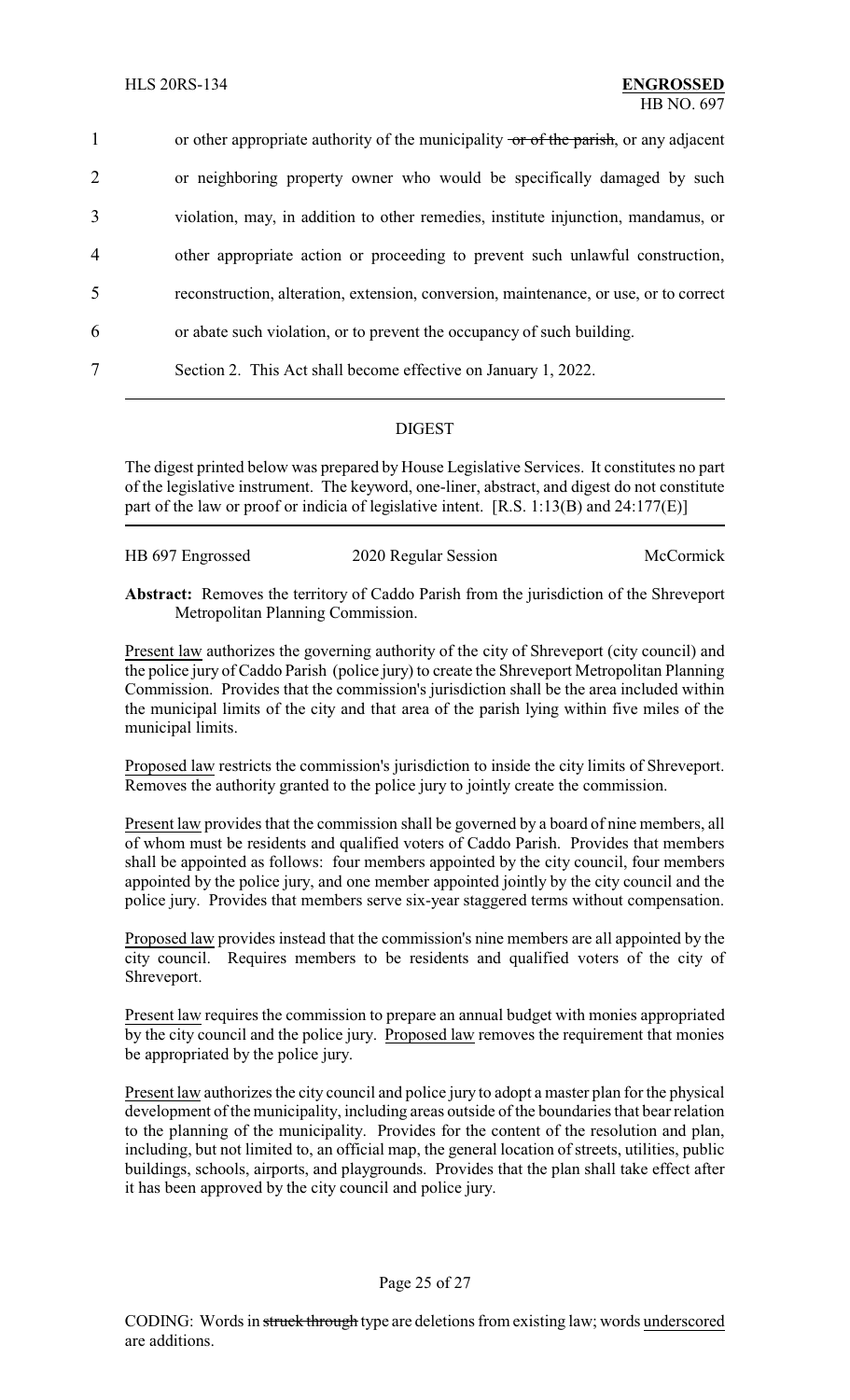Proposed law retains present law except removes authority granted to the police jury to participate in the adoption of the master plan. Restricts the master plan to areas inside the city limits of Shreveport.

Present law provides that after the adoption of the master plan, no public way, utility, building, or school can be constructed or authorized unless the location has been approved by the commission.

#### Proposed law retains present law.

Present law provides that in the case of the commission's disapproval, the city council and police jury have authority to override such disapproval by a vote of not less than two-thirds of its entire membership. Provides that if the public way, utility, building, or school does not fall within the jurisdiction of the city council or police jury, then the body or official with such jurisdiction may override the disapproval of the commission by two-thirds vote of its entire membership or by such official.

Proposed law removes the authority granted to the police jury to override the commission's disapproval. Provides that the city council retains all power to approve the master plan and the power to override the commission's disapproval.

Present law provides that after the adoption of the master plan, no plat of a subdivision of land shall be filed or recorded until it has been approved by the commission. Prohibits the clerk of court from filing or recording a plat of a subdivision without the commission's approval. Requires the commission to recommend subdivision regulations. Provides that the regulations may include requirements as to the manner in which streets shall be graded and improved, and water, sewer, and other utility mains shall be installed. Provides further with respect to the content of the regulations. Requires the commission to hold a public hearing prior to recommending its regulations and any amendments.

Present law provides that if the owner of any land transfers or sells or agrees to sell such land before a plat is approved by the commission, the owner will be subject to a penalty of \$100 for each lot transferred or sold or agreed to be sold.

#### Proposed law retains present law.

Present law provides that if the commission recommends a zoning plan to the city council and the police jury, then, for the purpose of promoting the health, safety, morals, and general welfare of residents, the city council and police jurymay divide the municipality or that part lying within five miles of the municipality into districts or zones and may regulate the erection, construction, reconstruction, conversion, alteration, and uses of buildings and structures and uses of land.

Proposed law removes the authority granted to the police jury to divide the parish into districts or zones.

Present law provides that zoning ordinances shall provide for a board of appeals composed of seven members. Provides that three members are appointed by the city council, three members are appointed by the police jury, and one member is appointed jointly by the city council and the police jury. Provides that members serve five-year staggered terms without compensation.

Proposed law provides that all members of the board of appeals are appointed by the city council.

Present law provides for the powers and duties of the board of appeals, including but not limited to, the following: